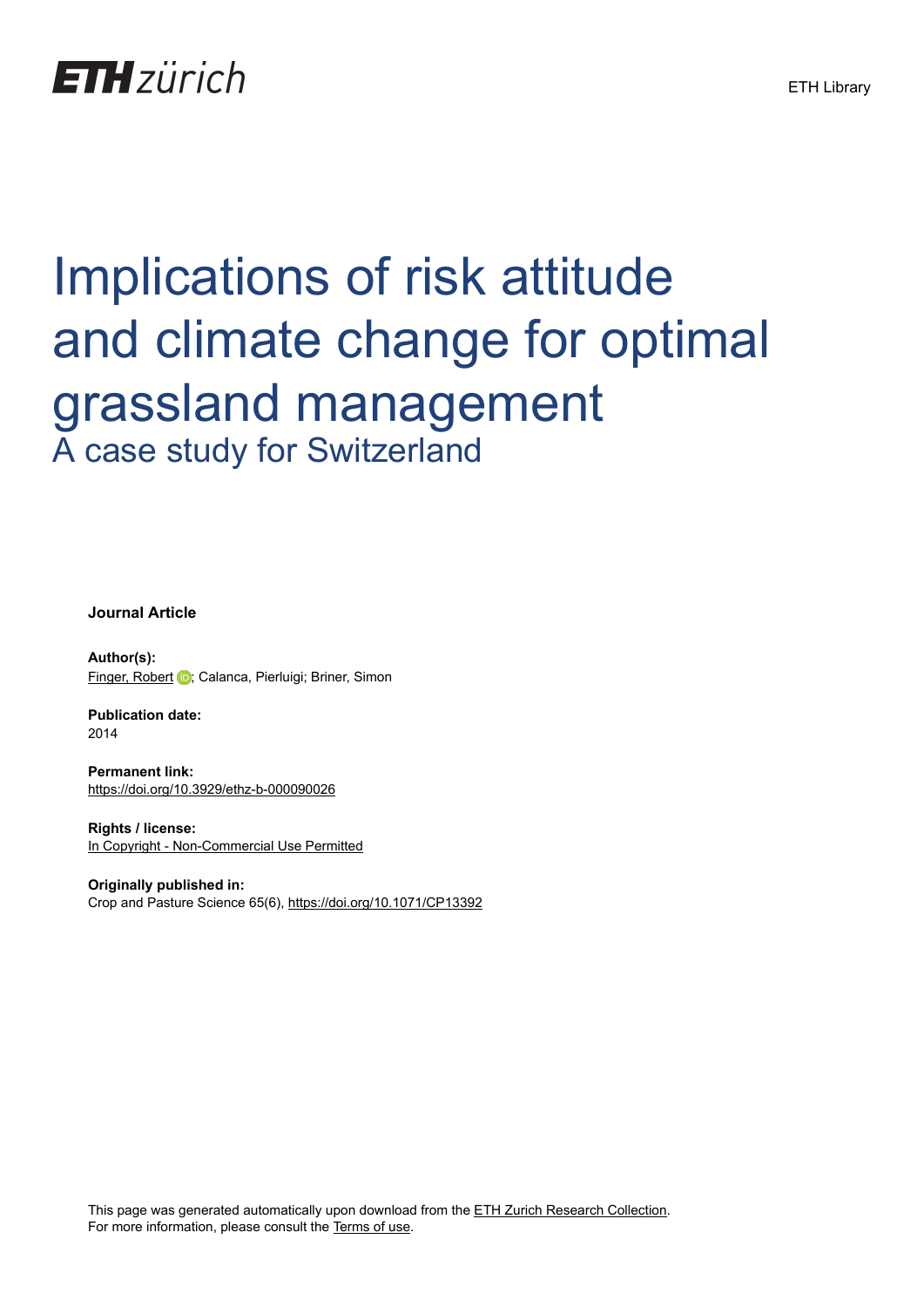# **Postprint**

This is the accepted version of a paper published in Crop & Pasture Science. This paper has been peerreviewed but does not include the final publisher proof-corrections or journal pagination.

## **Citation for the original published paper**:

Finger, R., Calanca, P., Briner, S. (2014). Implications of risk attitude and climate change for optimal grassland management: a case study for Switzerland. Crop & Pasture Science 65: 576-582. <https://doi.org/10.1071/CP13392>

Access to the published version may require subscription.

N.B. When citing this work, cite the original published paper.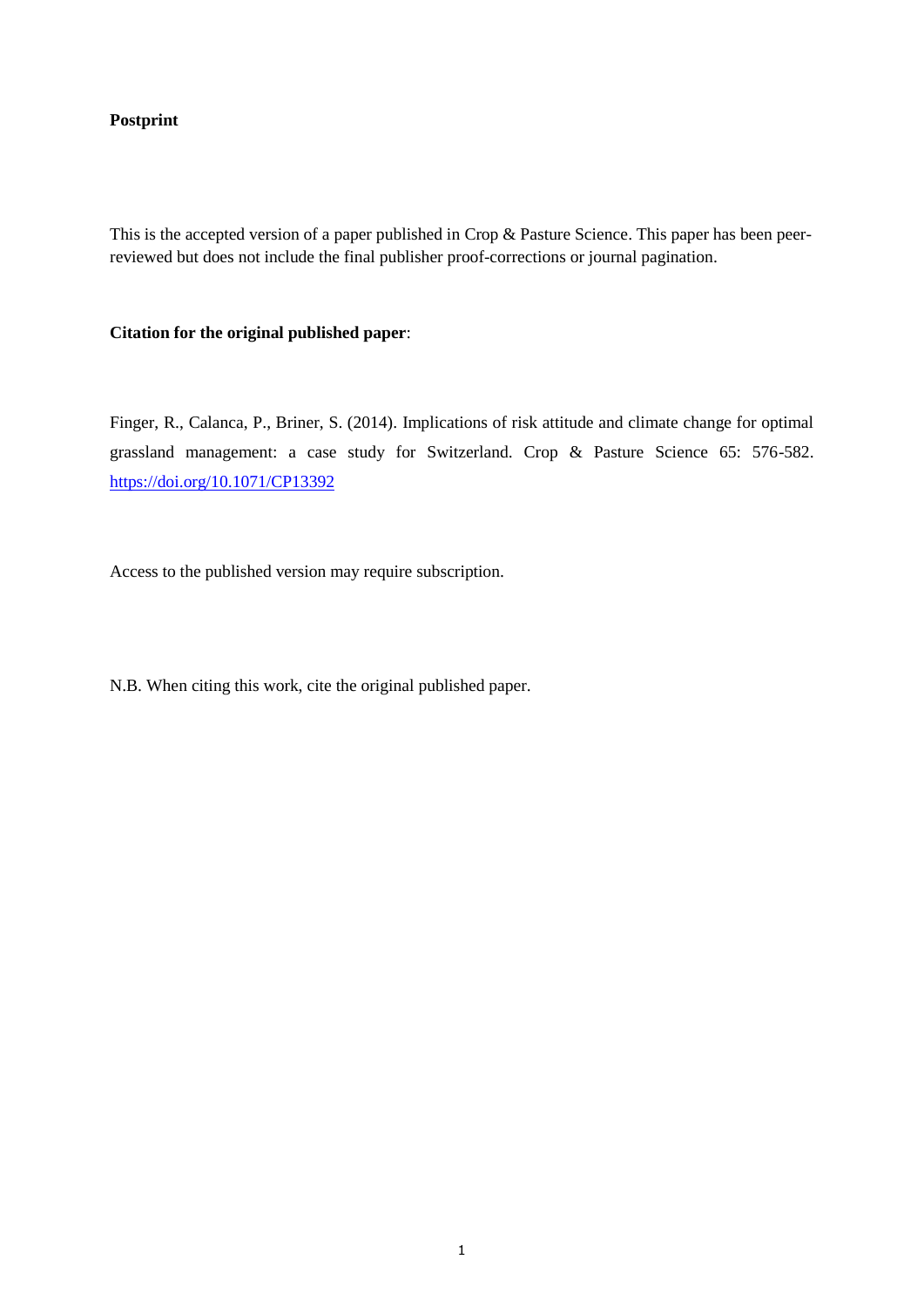**Implications of risk attitude and climate change for optimal grassland management – A Case Study for Switzerland**

**Robert Finger, Pierluigi Calanca, Simon Briner** 

## **Abstract**

We present a bio-economic model by combining a process-based grassland simulation model with an economic decision model that accounts for income risks and yield quality. The model is used to examine optimal nitrogen (N) application rates in a grass-clover system in Switzerland under current and future climatic conditions. Results for present-day climatic conditions suggest that increasing nitrogen inputs has positive effects on yields but also leads to higher yield variability, yield distributions more skewed to the left and therefore higher downside risks. As a result, accounting for farmers' risk aversion in solving the optimization problem leads to lower optimal N inputs. Simulations with a climate change scenario that predicts higher temperatures throughout the year and lower rainfall amounts during the growing season indicate higher yields, increasing yield variability, and changes in yield quality. By allowing herbage prices to vary as a function of yield quality we find overall lower optimal N inputs and more marked effects of risk aversion on optimal N levels under climate change than under present conditions. However, disregarding yield quality in solving the optimization problem gives higher optimal N inputs under future conditions.

## **Keywords**

Grassland production, bio-economic modeling, downside risks, risk aversion, optimal management, climate change

#### **Introduction**

Climate change is expected to affect grassland production in various ways, with consequences for future food supply and land use (*e.g*. Soussana and Lüscher 2007). To investigate the impact of (changes in) environmental conditions and management practices on grassland systems, a wide range of process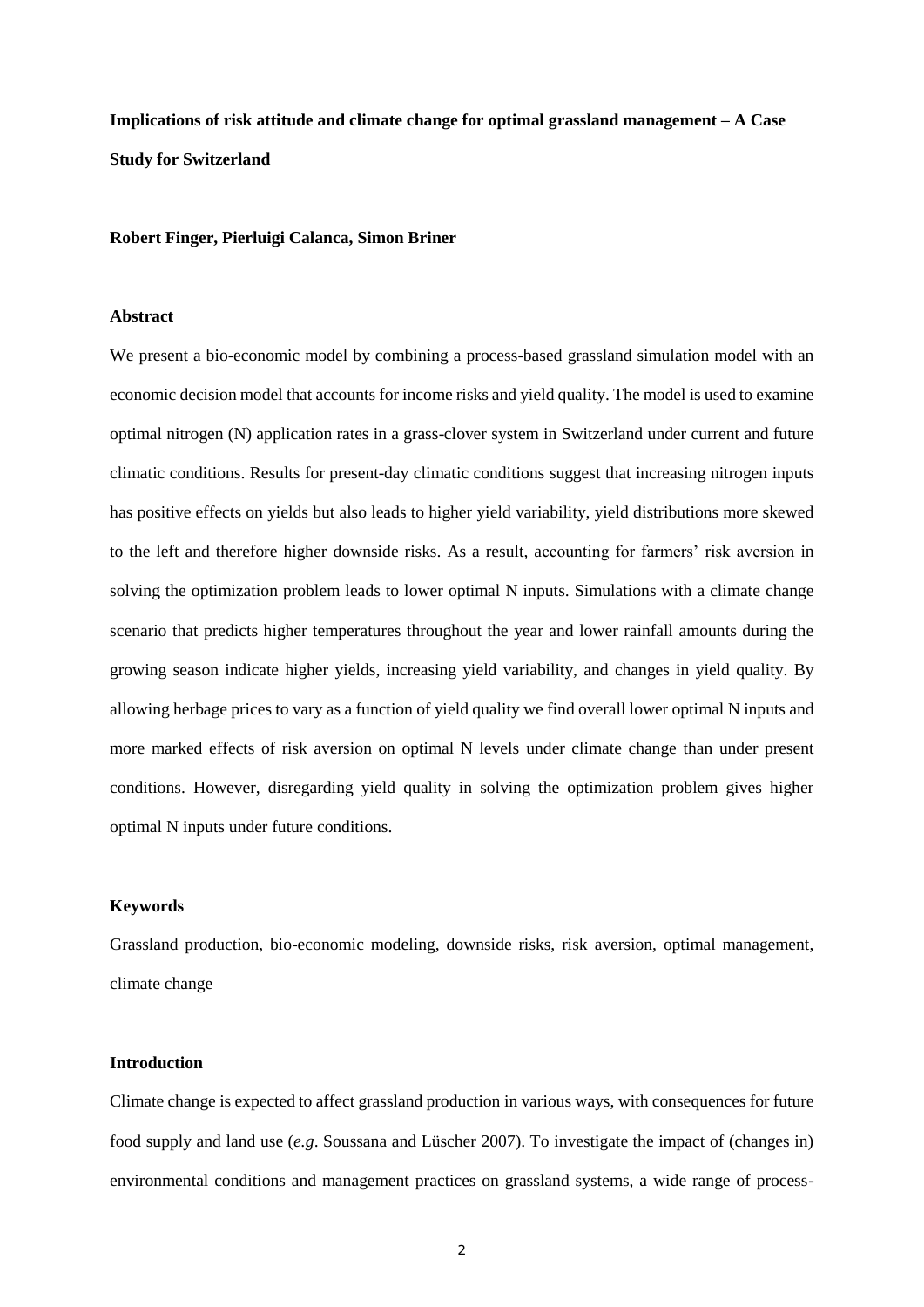based biophysical models has been developed (*e.g.* Schapendonk *et al.* 1998; Peters 2011; Soussana *et al.* 2012). Studies relying on such models, however, cannot properly address the economic aspects of grassland management, in spite of their important role for the choice of optimal management options at the farm scale. To take into account both the agronomic and as well as the economic perspective, biophysical models have to be extended to include economic information and assumptions on farmers' behaviour.

The need for integrated assessments has thus motivated the development and use of combined bioeconomic modelling solutions (*e.g.* Berentsen *et al.* 2000; Herrero *et al.* 1999), in which farmers' goal function is typically formulated as a profit maximization problem. This framework has been extended in recent years by recognizing that also risk perception and risk management are crucial elements of farmers' decision making process (*e.g.* Louhichi *et al.* 2010; Janssen *et al.* 2010; Finger *et al.* 2010). Yet, up to now risk has often been represented exclusively in terms of the second moment of the yield or income distribution, *i.e.* standard deviation or variance. By making this restriction, the models overlook the fact that decision makers also aim to reduce downside risks, *i.e.* avoid extremely low outcomes (*e.g.* Moschini and Hennessy 2000). The reason is that years with exceptionally low profits have the potential to significantly affect the economic viability of a farm (*e.g.* Koundouri *et al.* 2006; Torkamani and Shajari 2008). In the case of herbage production, downside risks have been shown to be particularly important (Torrell et al, 2010).

Paying attention to a possible asymmetry in the distribution of yields is important also for examining the relationship between nitrogen (N) inputs and grass production. In fact, even though the application of N fertilizers improves the average productivity of the sward, higher fertilization intensity is often found to lead to more variable yield levels, more negatively skewed (*i.e.* left tailed) yield distributions, and ultimately higher (downside) risks. In practice, a risk-averse decision maker would account for these negative effects by reducing the N inputs.

With climate change potentially leading to a higher incidence of extreme events (e.g. Calanca 2007), consideration of downside risks is even more important in the context of climate change impact assessments. So far, however, the problem of integrating downside risk aversion in bio-economic models has been tackled only in a few studies (Holden and Shiferaw 2004; Holden et al. 2004; Finger 2013;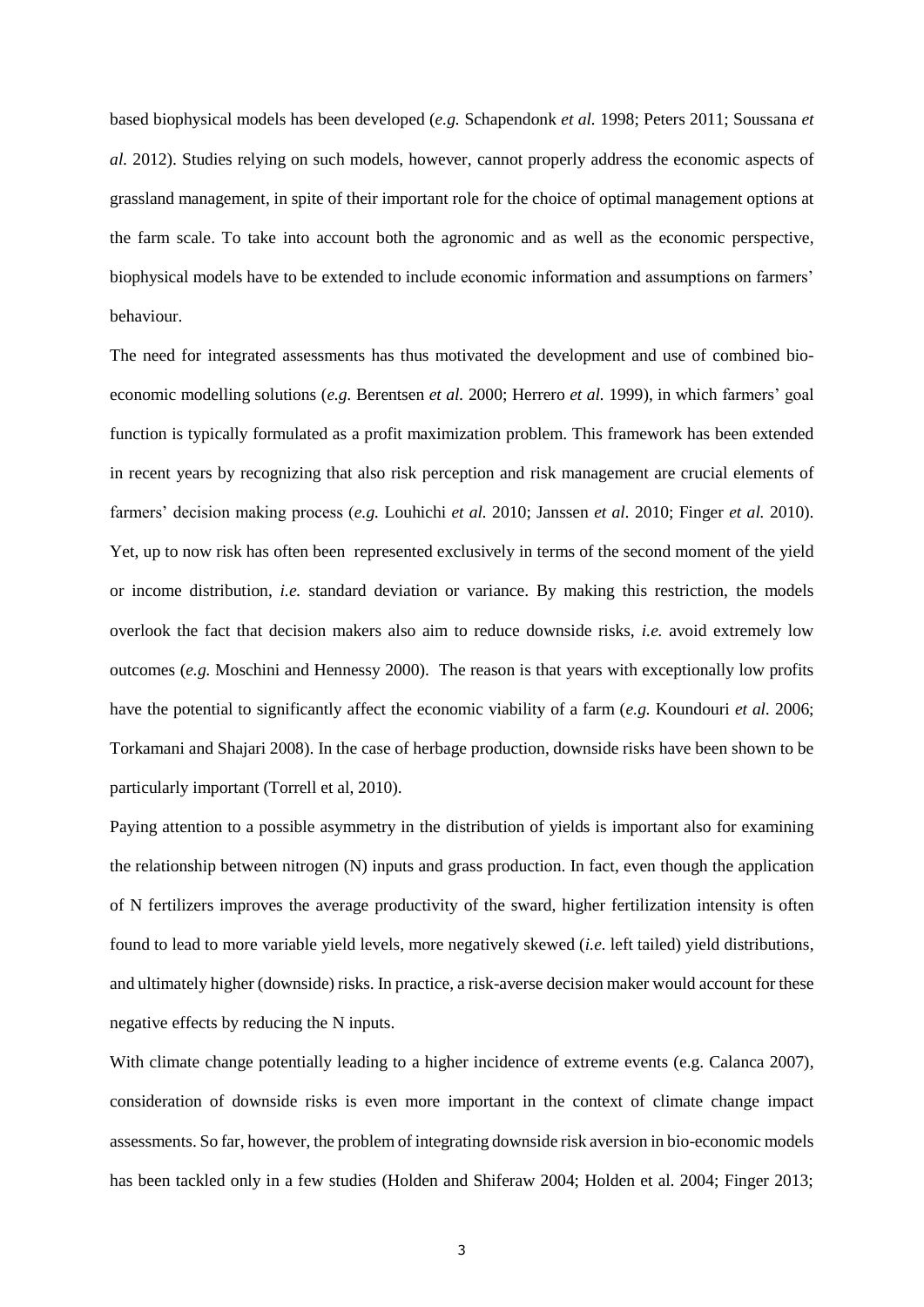Briner and Finger 2013, Finger and Calanca, 2011). The goal of our study was to integrate downside risks in a bio-economic model and examine the implications of risk aversion for optimal nitrogen use in grassland production under current and future climatic conditions. For illustrative purposes, we present a case study from Switzerland, a country where grasslands represent about 71% of the total agricultural acreage and where cattle meat and dairy production account for 35% of the total monetary output of the agricultural sector (SBV 2011). To this aim we extended an earlier framework (Finger *et al.* 2010) by (a) combining a process-based grassland simulation model with an economic decision model that accounts for farmers' risk aversion, and (b) allowing for considering yield quality aspects in solving the optimization problem.

## **Material and Methods**

The analysis is carried out in three steps: 1) The process-based grassland model PROGRASS is used to simulate grassland yields<sup>1</sup> and clover content with respect to different levels of nitrogen use under current and future climate conditions. 2) Results of these simulations are used to infer statistical relationships between mean, variance and skewness of grassland yields and nitrogen inputs. 3) These relationships are transferred to an economic optimization model that estimates optimal N levels as a function of risk aversion and forage quality. Hence, the goal function underlying this economic model represents the utility maximization rationale of a risk averse decision maker, whereby herbage prices are allowed to vary depending on clover content as a function of N input.

## *Simulation of herbage production*

-

We use the PROductive GRASland Simulator (PROGRASS) (Lazzarotto *et al.* 2009) to simulate herbage production at various fertilization intensities and in response to changes in climate. PROGRASS simulates the dynamics of mixtures of perennial ryegrass (*Lolium perenne* L.) and white clover (*Trifolium repens* L.) accounting for above- and belowground interactions relatively to light interception and the acquisition of soil mineral N. The model requires the specification of weather inputs,

<sup>&</sup>lt;sup>1</sup> Note that throughout the paper, yield is expressed in tonnes of dry matter.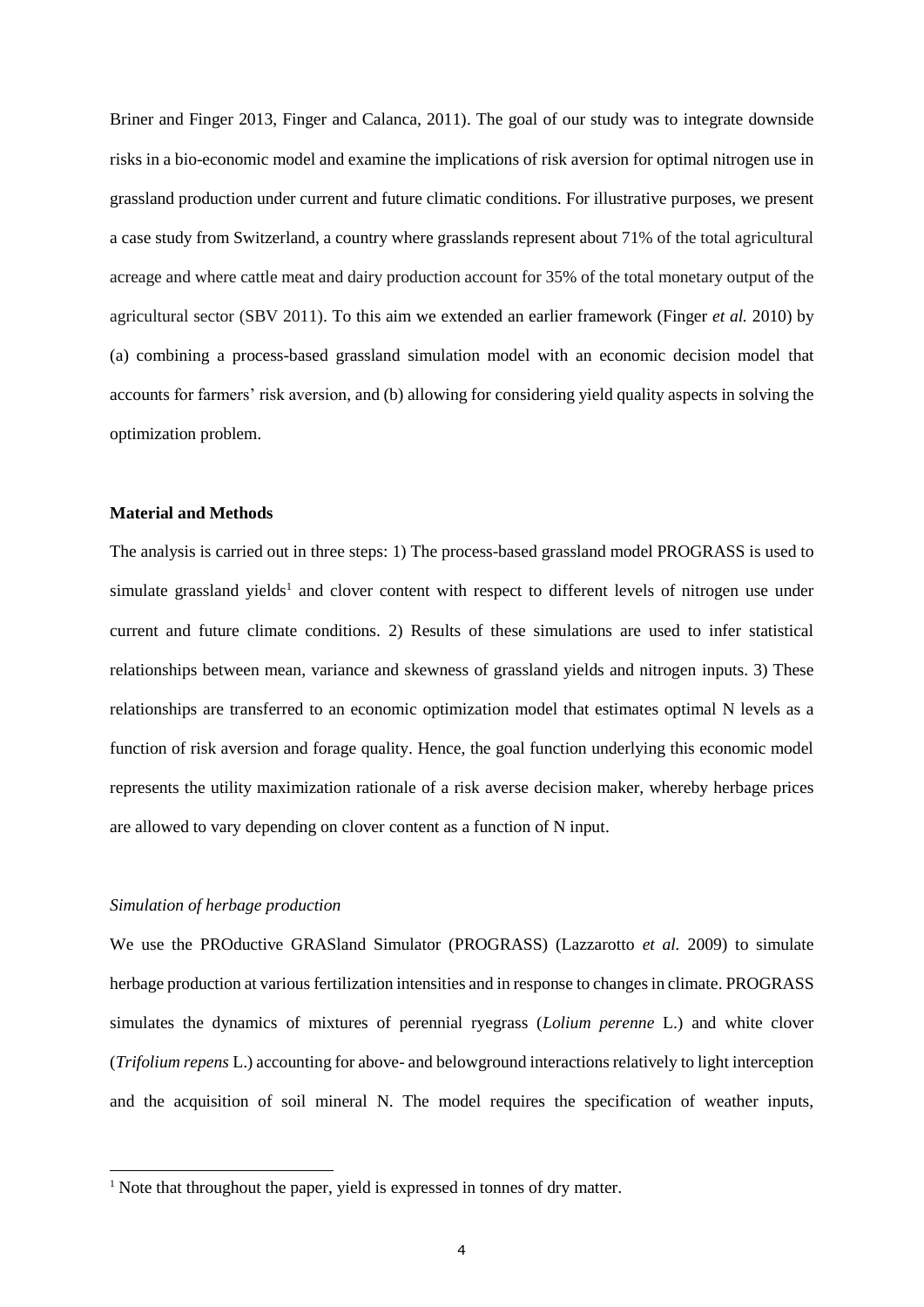management options (cutting dates, dates of the fertilizer applications, fertilizer amounts) and initial conditions for above- and belowground biomass, soil organic and mineral N pools and soil moisture content. PROGRASS explicitly considers the effects of elevated  $CO<sub>2</sub>$  concentrations on plant dynamics (photosynthesis, stomatal conductance, biological N fixation). Further details concerning the model structure, setup and validation are presented in Lazzarotto *et al.* (2009 and 2010).

To address productive grassland systems typical of the Swiss Plateau, simulations are run for a representative location (Oensingen, 7°44'E, 47°17'N, 450 m a.s.l.). We assume an intensive management with 5 cuts and fertilizer applications per year. We distinguish between 13 different levels of fertilisation, with annual amounts varying from 0 to 600 kg N/ha/y in steps of 50 kg N/ha/y.

To simulate herbage production under future climatic conditions we adopt a climate scenario valid for 2071-2100 developed with the CHRM regional climate model under the assumption of a A2 emission scenarios (Vidale *et al.* 2003). According to Nakicenovic and Swart (2000), "the A2 storyline assumes fertility patterns across regions to converge very slowly, which results in continuously increasing global population. Economic development is primarily regionally oriented and per capita economic growth and technological change are more fragmented and slower than in other storylines".

With respect to the summer months (June to August) the climate change scenario implies a marked increase in temperature  $(+3.5^{\circ}C$  and  $+5.5^{\circ}C$  for daily minimum and maximum temperature, respectively) and a strong reduction of summer rainfall amounts (-35%).Winter precipitation, on the other hand, is projected to increase  $(+22\%$  as an average for December to March). Atmospheric CO<sub>2</sub> concentrations are set to 700 ppm, which represent almost a doubling of the 370 ppm assumed for the baseline. To provide the necessary inputs for both current and future climatic conditions, 25 years of daily weather data are generated with the LARS-WG stochastic weather generator (e.g. Semenov *et al.* 1998). Combining these 25 years with 13 levels of N-use results in 325 observations for each climate scenario.

### *Modelling the effects of N input on the moments of the yield distribution*

We estimate the effects of N input on the mean, variance and skewness of grassland yields using the moment based approach proposed by Antle (1983). For each of these statistical moments, the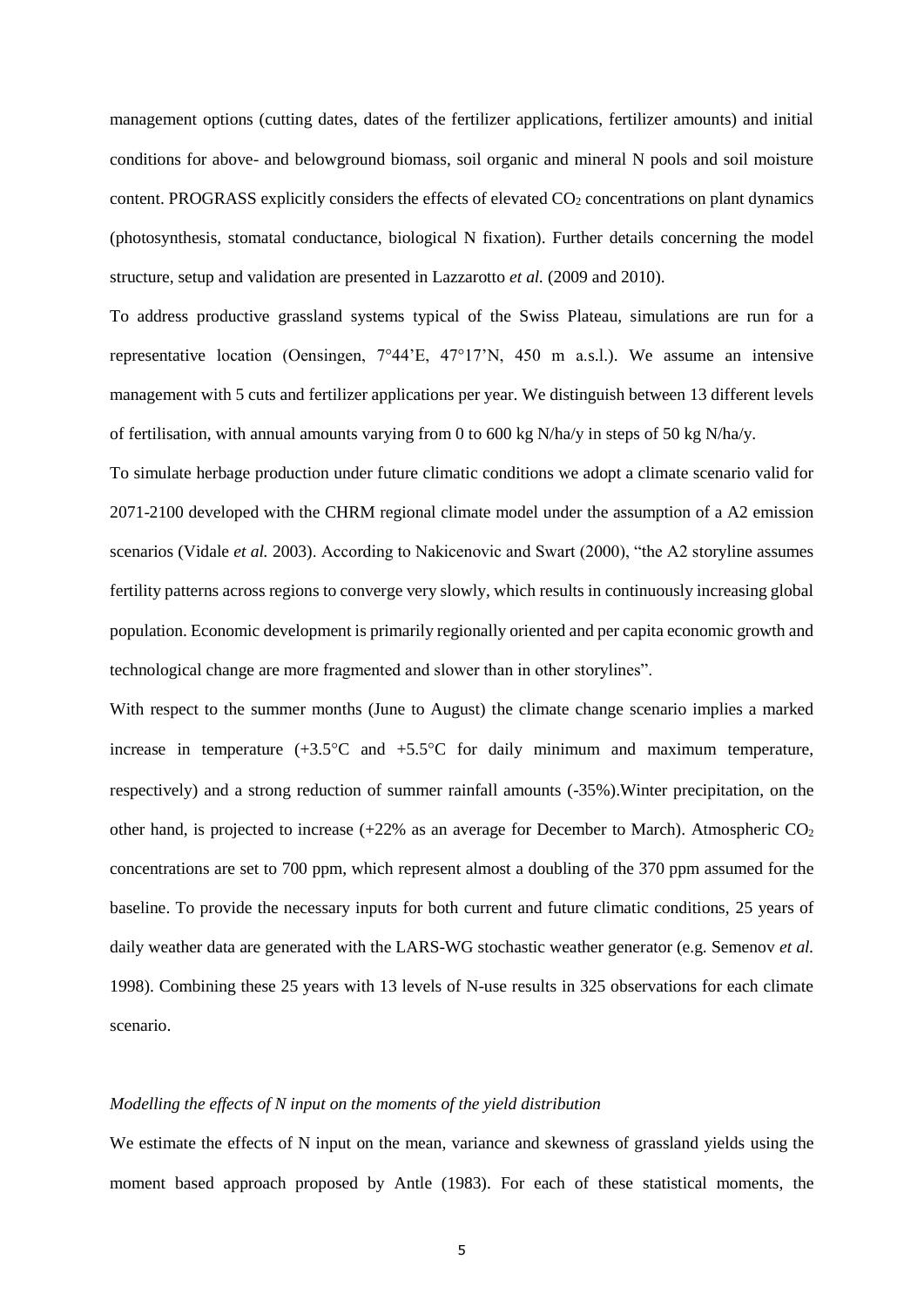performance of different specifications of the functional form is verified on the basis of Wald test (Finger et al. 2010), with the superior being retained for the analysis.

As a result, the effects of N inputs on the expected (*i.e.* average) yield, E(Y(N)) are modelled according to:

(1) 
$$
E(Y(N)) = \alpha_0 + \alpha_1 N^{0.5} + \alpha_2 N
$$

Further, variance and skewness of yield distribution are modelled based on the magnitude and type of deviations of actual observations form their expected level, expressed as regression residuals from the production function estimation (Chavas *et al.* 2009) as:

(2) 
$$
\sigma_Y^2 = E[E(Y(N)) - Y(N)]^2 = \beta_0 + \beta_1 N^{0.5}
$$

and

(3) 
$$
\sigma_Y^3 = E[E(Y(N)) - Y(N)]^3 = \gamma_0 + \gamma_1 N^{0.5}
$$

At each step of the estimation procedure, we use White corrections to account for heteroscedasticity (White 1980).

## *The Economic Model*

To integrate farmers' preferences on mean, variance and skewness of gross margins, the maximization of certainty equivalents is used as goal function for solving the non-linear static optimization problem. Here, gross margin is defined as revenue minus the operational costs of grassland production (details are presented at the end of this section), whereas the certainty equivalent is defined as the sure amount of money that is rated by the farmer identically as the (volatile) gross margin . Denoting the risk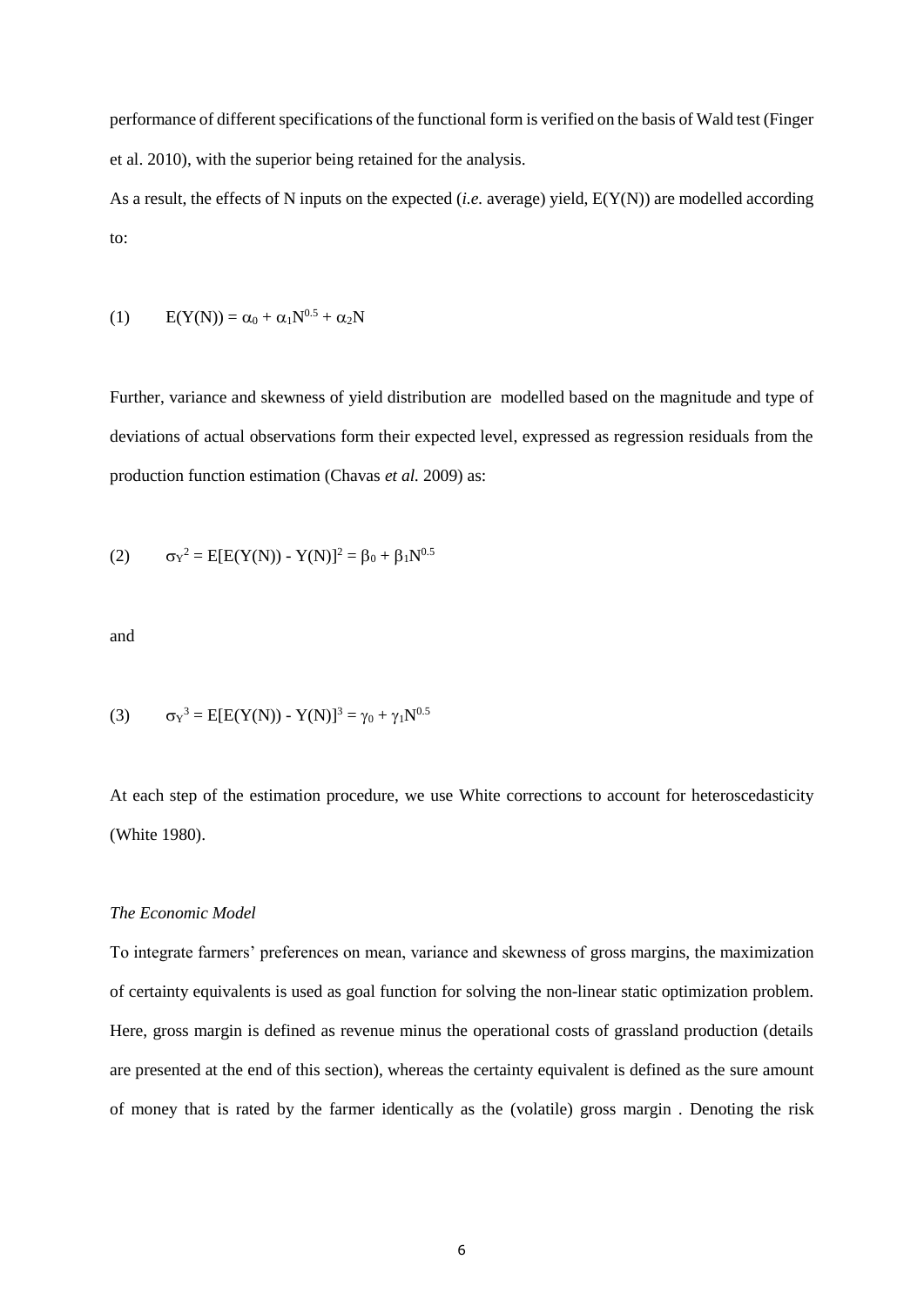premium, the loss of utility due to the presence of risk, by RP and the expected gross margin by  $E(\pi)$ the certainty equivalent CE is given by:

$$
(4) \qquad CE = E(\pi) - RP
$$

As in Di Falco and Chavas (2009), we define the (approximate) risk premium as:

(5) 
$$
RP = \frac{1}{2}r_2\sigma_{\pi}^2 + \frac{1}{6}r_3\sigma_{\pi}^3
$$

where  $\sigma_{\pi}^2$  and  $\sigma_{\pi}^3$  are the variance and (unstandardized) skewness of gross margins and  $r_2$  and  $r_3$ characterize the decision maker's aversion against variance and (negative) skewness. Following Chavas *et al.* (2009), we base our analysis on a power utility function  $U=(1-\tau)^{-1}\pi^{1-\tau}$ . With  $r_2$  and  $r_3$  being defined as -U''/U' and -U'''/U', respectively, where a prime denotes a derivative with respect to  $\pi$ , this choice implies  $r_2 = \tau/\pi$  and  $r_3 = -(\tau^2 + \tau)/\pi^2$ . Thus, we assume absolute risk aversion to increase for expected gross margins approaching zero. Important for the purpose of our paper, equation (5) shows that both higher variance and more negative skewness (i.e. a higher downside risk) of gross margins increase the risk premium, i.e. reduces farmer's CE.

To investigate the role of risk aversion on optimal nitrogen use decision, we follow Finger (2013) and investigate optimal input use for 4 different scenarios. With  $\tau$  being either 0, 1, 2 or 3 taken to represent a gradient from zero to moderate (downside) risk aversion these are:  $r_2 = 0$ ,  $\frac{1}{\pi}$ ,  $\frac{2}{\pi}$  $rac{2}{\pi}$  and  $rac{3}{\pi}$  and  $r_3 = 0$ ,  $-\frac{2}{\pi}$  $rac{2}{\pi^2}$ ,  $-\frac{6}{7}$  $\frac{6}{\pi^2}$  and  $-\frac{12}{\pi^2}$  $rac{12}{\pi^2}$ .

#### *Specification of gross margins and output prices*

To enable the maximization of certainty equivalents, we transform information on yields and nitrogen use into gross margins accounting for revenues, costs and direct payments (Table 1). We assume yield to be sold as (ground dried) hay directly from the swath at a price  $p<sub>y</sub>$ . The gross margin also accounts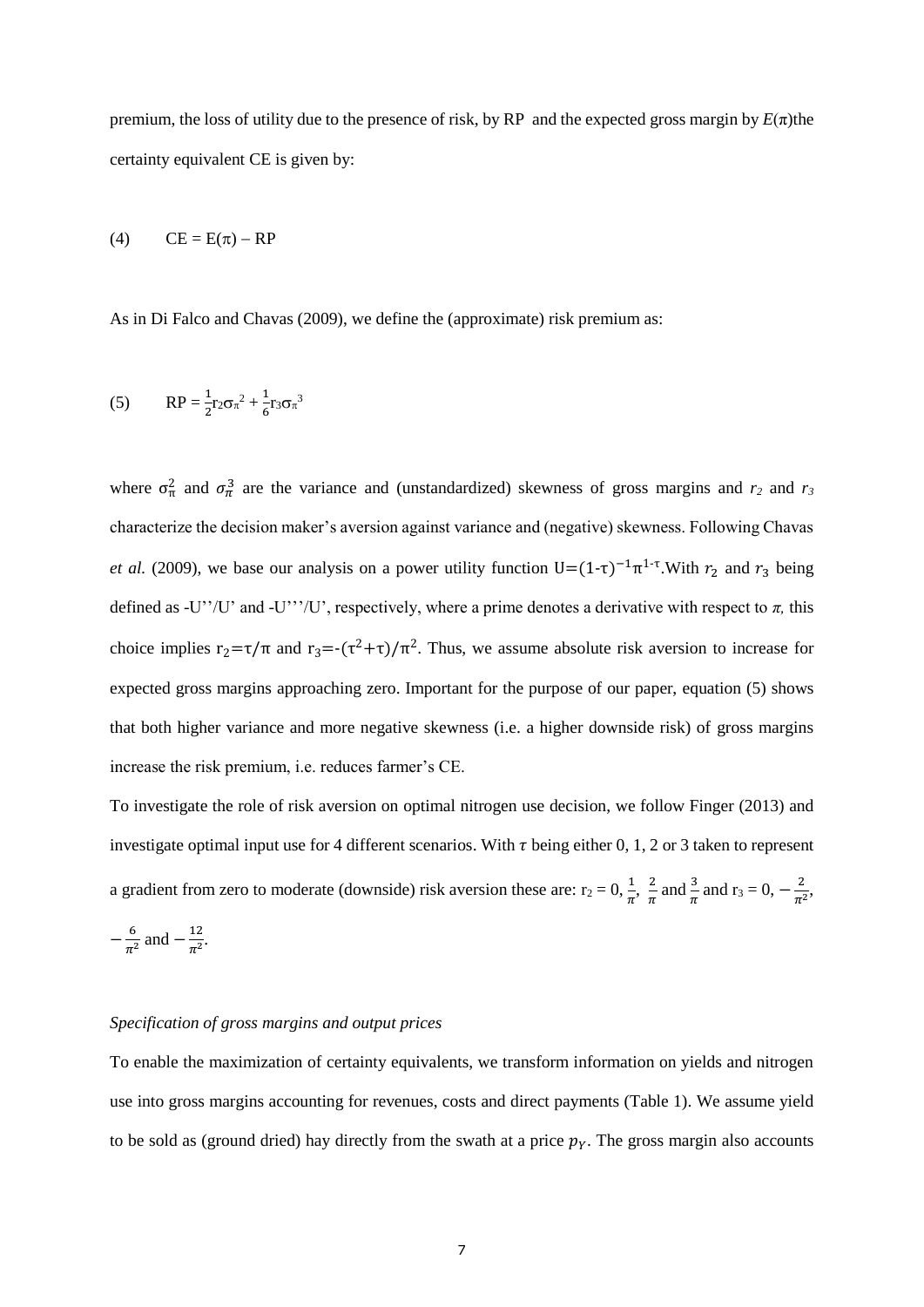for the variable costs consisting of the price of nitrogen  $p<sub>N</sub>$  and nitrogen application costs AC, fixed costs *FC* as well as direct payments *DP* and is thus calculated as follows:

(6) 
$$
\pi = p_Y E(Y(N)) - FC + DP - (p_N + AC) N
$$

We use two scenarios for hay price. In the first, we use the current (average) price of  $p_Y = 150$  CHF t<sup>-1</sup> (Table 1) which is kept fixed irrespective of herbage quality. In the second price scenario prices are allowed to vary depending on herbage quality by making the following assumptions: a) a 1% higher fraction of clover in a grass/clover mixture leads to a 0.5% increase of the protein content (Buchgraber 2009); b) a 1% increase in the protein content causes a price increase by 1% (adapted from Agrigate 2012); c) a (fixed) price of  $p_Y = 150$  CHF t<sup>-1</sup> is valid for a protein content of about 15%, the observed protein content of hay samples from the study region (Bracher et al., 2013), or equivalently a minimum clover fraction (CF) of 30% (Lehmann et al. 1981).

Based on these assumptions, a quality adjusted price is calculated for all observations (325 for each combination of climate and price scenario), based on the clover fraction simulated by PROGRASS. Since the clover fraction (and thus protein content) is dependent on the level of nitrogen fertilization this can be converted into a relationship between fertilization level and price, viz:

(7)  $p_Y(N) = \delta_0 + \delta_1 N$ 

## **Table 1. Assumption on economic parameters**.

| <b>Item</b>                    |                         | <b>Assumption</b>                          | <b>Source</b>        |  |  |  |
|--------------------------------|-------------------------|--------------------------------------------|----------------------|--|--|--|
| Price for Yield                |                         | Price Scenario 1: 150 CHF $t^{-1}$         | Agrigate (2012)      |  |  |  |
|                                |                         | Price Scenario 2: quality adjusted         |                      |  |  |  |
| <b>General Direct Payments</b> |                         | 1040 CHF $ha^{-1}$                         |                      |  |  |  |
| Fixed costs:                   |                         |                                            |                      |  |  |  |
|                                | <b>Plant Protection</b> | 53 CHF $ha^{-1}$                           | AGRIDEA and          |  |  |  |
|                                | Insurance               | 72 CHF $ha^{-1}$                           | FiBL (2010),         |  |  |  |
|                                | Mowing, tedding, raking | 106 CHF ha <sup>-1</sup> cut <sup>-1</sup> | Briner et al. (2012) |  |  |  |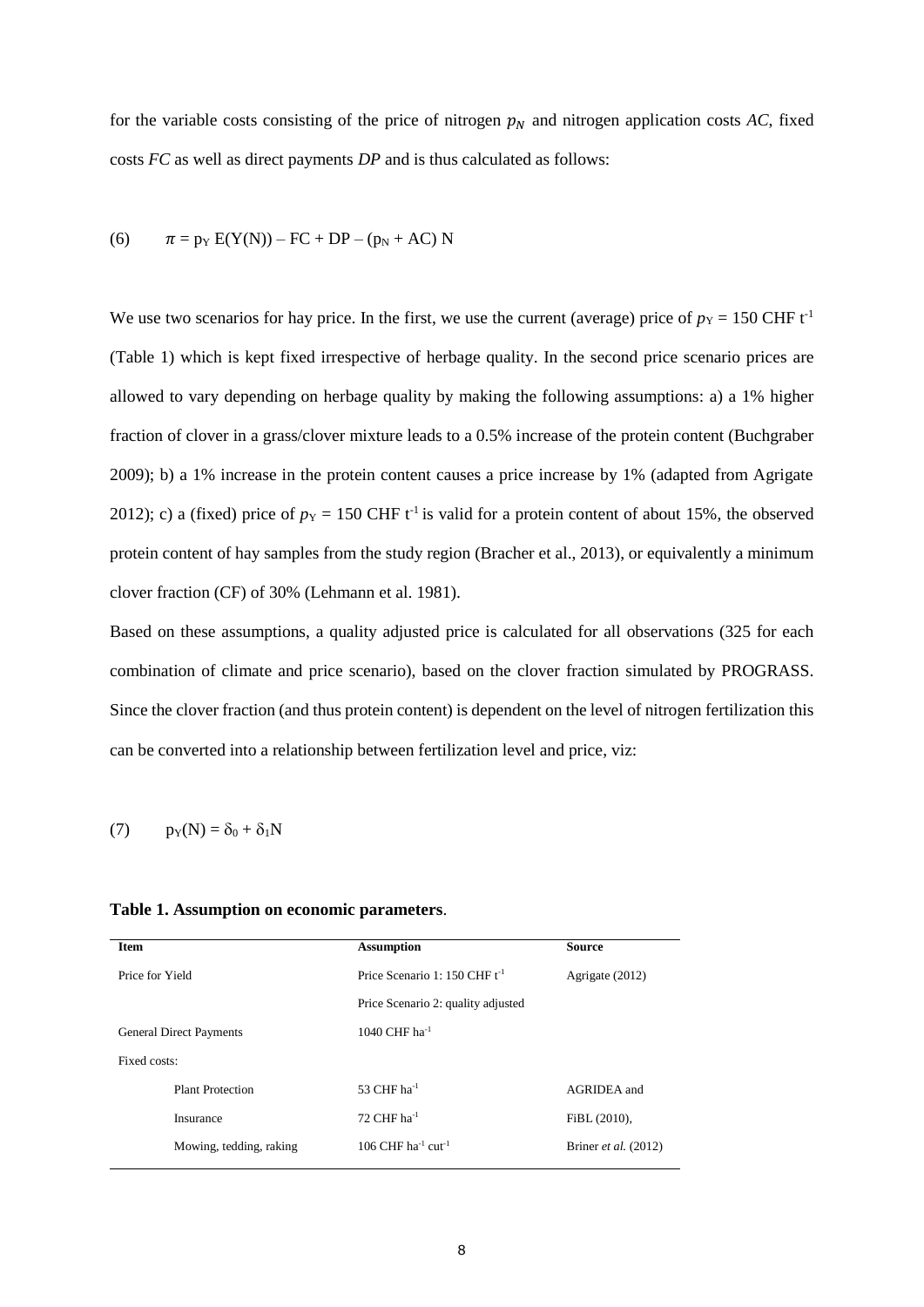| Variable costs: |                              |                                                    |                      |  |  |  |  |
|-----------------|------------------------------|----------------------------------------------------|----------------------|--|--|--|--|
|                 | Price of nitrogen fertilizer | 2.36 CHF $kg^{-1}$ of nitrogen fertilizer          | Briner et al. (2012) |  |  |  |  |
|                 | Nitrogen application costs   | $0.04$ CHF kg <sup>-1</sup> of nitrogen fertilizer |                      |  |  |  |  |
| Risk aversion   |                              | Sensitivity analysis with $\tau = 0, 1, 2, 3$      |                      |  |  |  |  |

Finally, we combine information on the first three moments of grassland yield distributions estimated from Equations 1-3 with the information on prices, costs and direct payments (Table 1) to derive mean, variance and skewness of gross margins. This eventually leads to the following maximization problem:

(8) 
$$
\max_{N} (CE) = \max_{N} \{ [p_{Y} E(Y(N)) - FC + DP - (p_{N} + AC)N] - [\frac{1}{2}r_{2}\sigma_{Y}^{2}p_{Y}^{2} + \frac{1}{6}r_{3}\sigma_{Y}^{3}p_{Y}^{3}] \}
$$

The first part of the right-hand side of the equation represents the expected gross margin, while the second part represents the risk premium.

## **Results and Discussion**

Table 2 summarizes the data generated with PROGRASS for current and future climate scenarios. Some general insights can be drawn from these summary statistics. First, nitrogen application increases yields (note that dry matter yields are reported), at a decreasing rate. Second, higher nitrogen applications also induce higher variability of yields (in terms of standard deviation, SD). Third, yields become more negatively skewed (i.e. skewed to the left) with increasing N-application under current climate. Fourth, increasing N levels lead to decreasing clover fraction (Whitehead 1995).

Concerning the relation between N input and clover fraction, data presented in Frame and Newbould (1986) suggest for mixtures of perennial ryegrass and white clover a clover fraction in the herbage varying between 53, 28, 11 and 4% for annual N applications of 0, 120, 240 and 360 kg N ha<sup>-1</sup>. Similarly, data from the United Kingdom National List Trials, recompiled as well by Frame and Newbould (1986), suggest clover contents declining from 50 to 25%, in average, after application of 200 kg N ha<sup>-1</sup> yr<sup>-1</sup>. In light of these numbers, the response of the clover fraction in the herbage to increasing N-level disclosed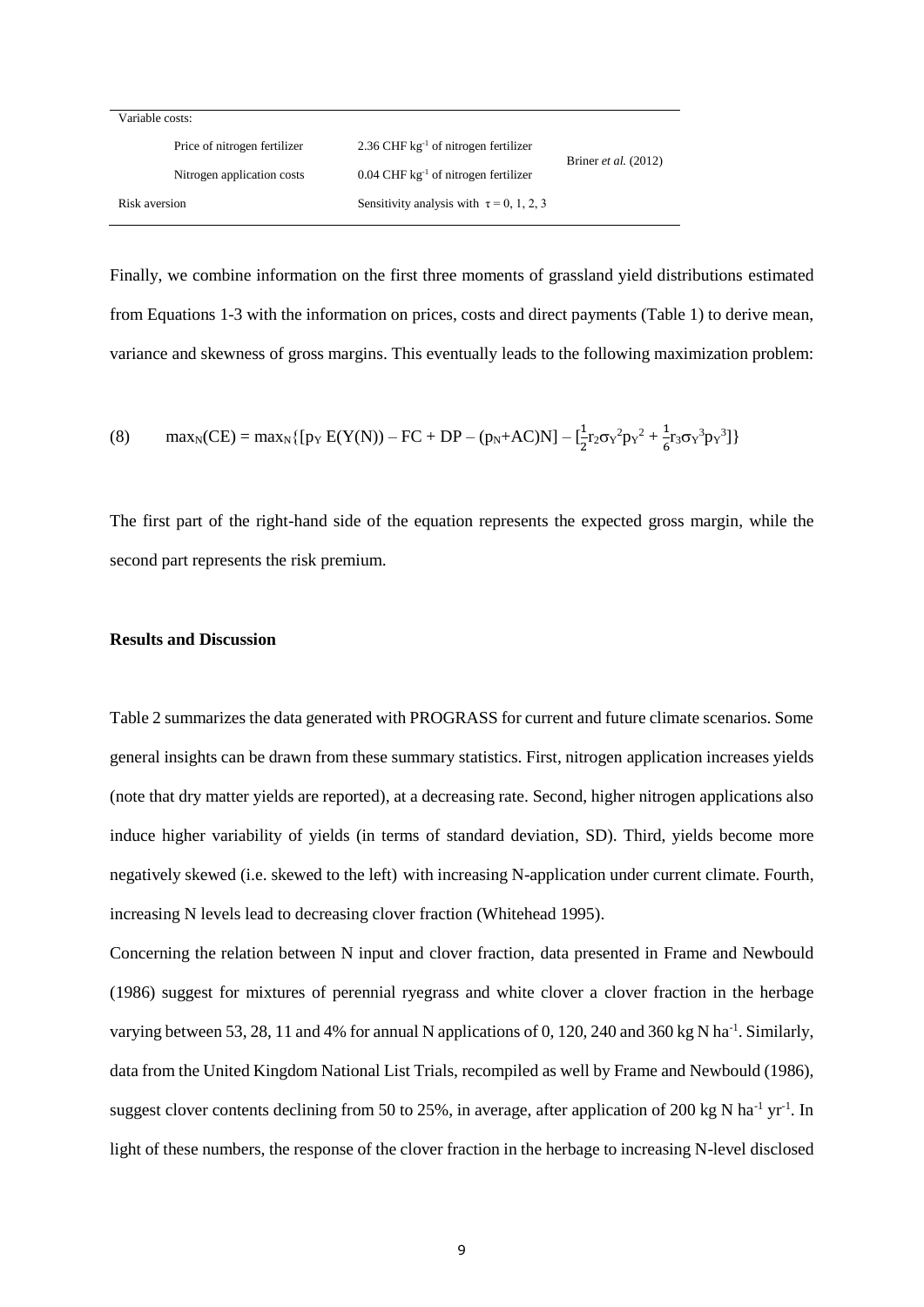by our modelling experiments and reported in Table 2 appears to be reasonable, in spite of the fact that PROGRASS likely overestimates the fraction of clover in the herbage (see also Fig. 4 in Lazzarotto et al. 2009)

Apart from this, we find yield levels to be higher and more variable (in terms of SD) under climate change than under current conditions. For the climate change scenario, yield skewness is found to be positive and does not reveal a clear relationship with N inputs. Furthermore, the clover fraction is found to be higher under future climate at  $N \le 200$  kg ha<sup>-1</sup>, but lower for higher annual N applications. This can be explained by CO<sub>2</sub> stimulation of N fixation in clover (Hebeisen et al. 1997) which in PROGRASS is modelled as described in Lazzarotto et al., (2010).

In our output the clover fraction ranges between 10% and 73% and between 9% and 76% under current and future climate, respectively. This implies output prices after adjustment for protein content in the range 144 to 195 CHF  $t^{-1}$  and 143 to 197 CHF  $t^{-1}$ , respectively.

|                           |             | <b>Current climate</b>                 |                 | Climate change scenario |                                     |              |                 |               |
|---------------------------|-------------|----------------------------------------|-----------------|-------------------------|-------------------------------------|--------------|-----------------|---------------|
| Nitrogen use $(N)$        | <b>Mean</b> | <b>SD</b>                              | <b>Skewness</b> | <b>Clover</b>           | Mean                                | SD           | <b>Skewness</b> | <b>Clover</b> |
|                           | Yield       | Yield                                  | $[\cdot]$       | fraction                | Yield                               | <b>Yield</b> | $[\cdot]$       | fraction      |
|                           |             | $[t \text{ ha}^{-1}]$ $[t \text{ ha}]$ |                 | $[\%]$                  | $[t \text{ ha}^1]$ $[t \text{ ha}]$ |              |                 | [%]           |
|                           |             | $\mathbf{1}$                           |                 |                         |                                     | $^{1}$ ]     |                 |               |
|                           |             |                                        |                 |                         |                                     |              |                 |               |
| $N \leq 100$              | 9.11        | 1.41                                   | $-0.26$         | 50.73                   | 10.82                               | 2.22         | 0.48            | 52.29         |
| $N > 100$ and $N \le 200$ | 11.49       | 1.49                                   | $-0.82$         | 20.76                   | 12.56                               | 2.17         | 0.51            | 23.20         |
| $N > 200$ and $N < 300$   | 13.78       | 1.78                                   | $-0.98$         | 14.88                   | 14.70                               | 2.40         | 0.36            | 14.76         |
| $N > 300$ and $N \le 400$ | 15.49       | 2.07                                   | $-1.06$         | 13.18                   | 16.72                               | 2.79         | 0.35            | 12.53         |
| $N > 400$ and $N \le 500$ | 16.64       | 2.31                                   | $-1.06$         | 12.72                   | 18.27                               | 3.15         | 0.39            | 11.82         |
| N > 500                   | 17.45       | 2.49                                   | $-1.05$         | 12.68                   | 19.42                               | 3.45         | 0.44            | 11.88         |
|                           |             |                                        |                 |                         |                                     |              |                 |               |

**Table 2. Summary statistics of the data generated with PROGRASS.**

The implications of increasing N inputs are also reflected in the estimates of the coefficients in equations 1-3 (Table 3), showing a positive but saturating effect of nitrogen on the expected yield level and a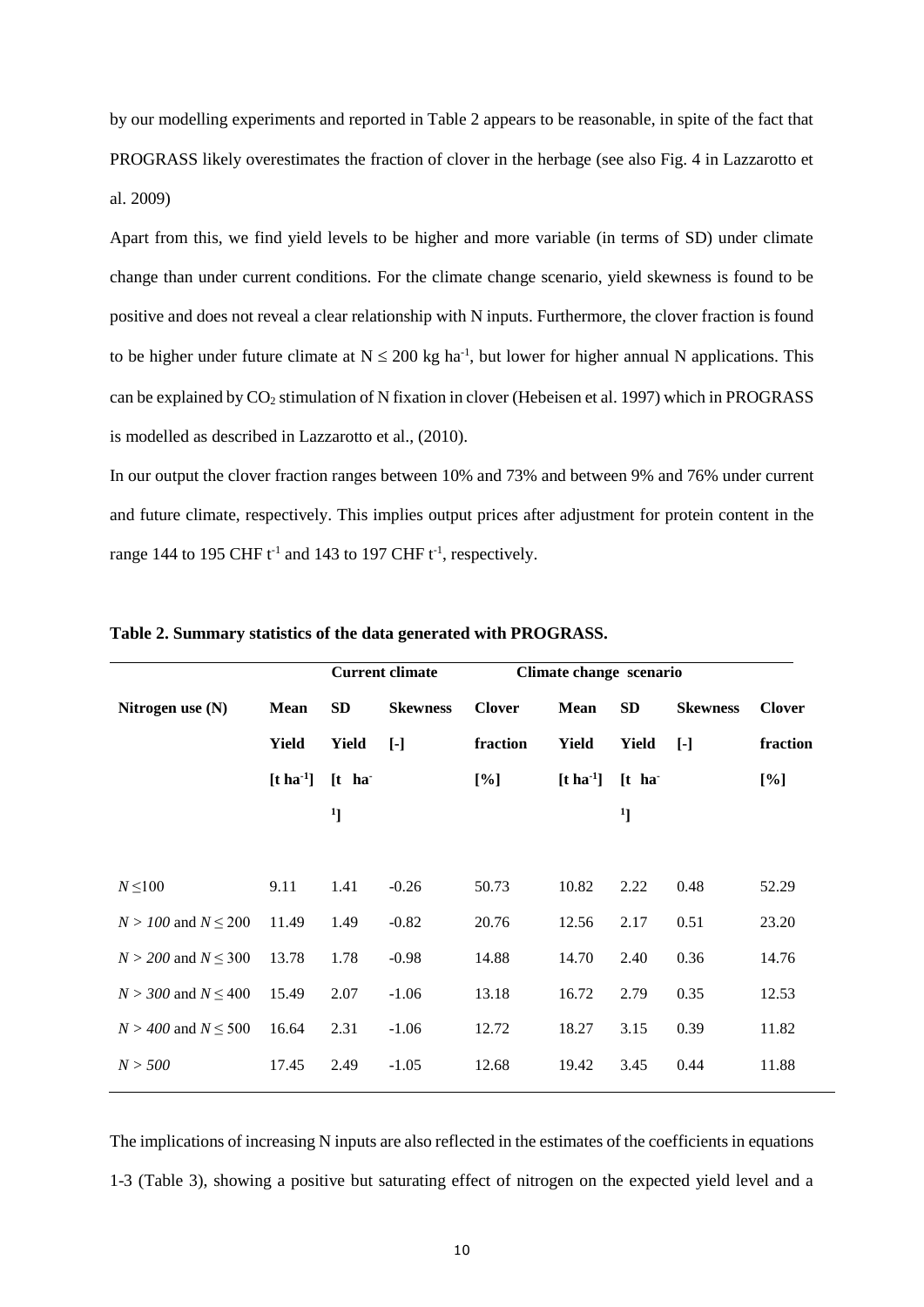positive effect of nitrogen use on the variance of yields. Also, under present climatic conditions higher N inputs are found to lead to a more negatively skewed yield distribution, i.e. to higher downside risks. As seen in Table 3 climate change leads to a higher variance, a higher proportion of yields at the lower tail of the yield distribution and hence a more positive skewness of yields. For our climate change scenario, higher yield variability is primarily related to a higher incidence of extreme climate conditions As increasing N inputs reduces the clover fractions and (in our model) also the protein content of the herbage, we find that increasing N inputs significantly reduces expected herbage prices (Table 3). More specifically, we find that one additional kilogram of nitrogen decreases, on average, the output price by 0.057 and 0.061 CHF t<sup>-1</sup> under current and future climate, respectively. The steeper response curve under the climate change scenario is due to a stronger sensitivity of the clover fraction to N application.

|                                 | <b>Current climate</b> | Climate change scenario |  |  |  |  |
|---------------------------------|------------------------|-------------------------|--|--|--|--|
| a) Expected yield level         |                        |                         |  |  |  |  |
| $\alpha_0$ (Intercept)          | 7.89 (39.74)***        | 9.72 (30.49)***         |  |  |  |  |
| $\alpha_1(N)$                   | $0.025(12.97)$ ***     | $0.019(6.89)$ ***       |  |  |  |  |
| $\alpha_2(N^2)$                 | $-0.00001 (-4.09)$ *** | $-0.0000038(-0.78)$     |  |  |  |  |
| $R^2$ and F-test                | $0.74***$              | $0.59***$               |  |  |  |  |
| b) Yield variance               |                        |                         |  |  |  |  |
| $\beta_0$ (Intercept)           | $0.86(1.86)$ *         | $2.81(3.39)$ ***        |  |  |  |  |
| $\beta_1(N^{0.5})$              | $0.009(3.93)$ ***      | $0.014(4.07)$ ***       |  |  |  |  |
| $R^2$ and F-test                | $0.05***$              | $0.06***$               |  |  |  |  |
| c) Yield skewness               |                        |                         |  |  |  |  |
| $\gamma_0$ (Intercept)          | 1.05(0.37)             | 2.75(0.52)              |  |  |  |  |
| $\gamma_1(N^{0.5})$             | $-0.03(-1.80)$ *       | 0.02(0.71)              |  |  |  |  |
| $R^2$ and F-test                | $0.02**$               | 0.001                   |  |  |  |  |
| d) Adjusted Prices <sup>1</sup> |                        |                         |  |  |  |  |
| $\delta_0$ (Intercept)          | 172                    | 173                     |  |  |  |  |
| $\delta_1(N)$                   | $-0.057***$            | $-0.061***$             |  |  |  |  |
| $R^2$ and F-test                | $0.61***$              | $0.66***$               |  |  |  |  |
| <b>Observations</b>             | 325                    | 325                     |  |  |  |  |

|  |  |  | Table 3. Coefficient estimates for mean, variance, skewness and price functions. |
|--|--|--|----------------------------------------------------------------------------------|
|  |  |  |                                                                                  |

Statistics in parentheses are t statistics. Single, double and triple asterisks (\*) denote statistical significance at the 10%, 5% and

1% level, respectively. <sup>1</sup> Price levels are measured in CHF  $t^{-1}$ .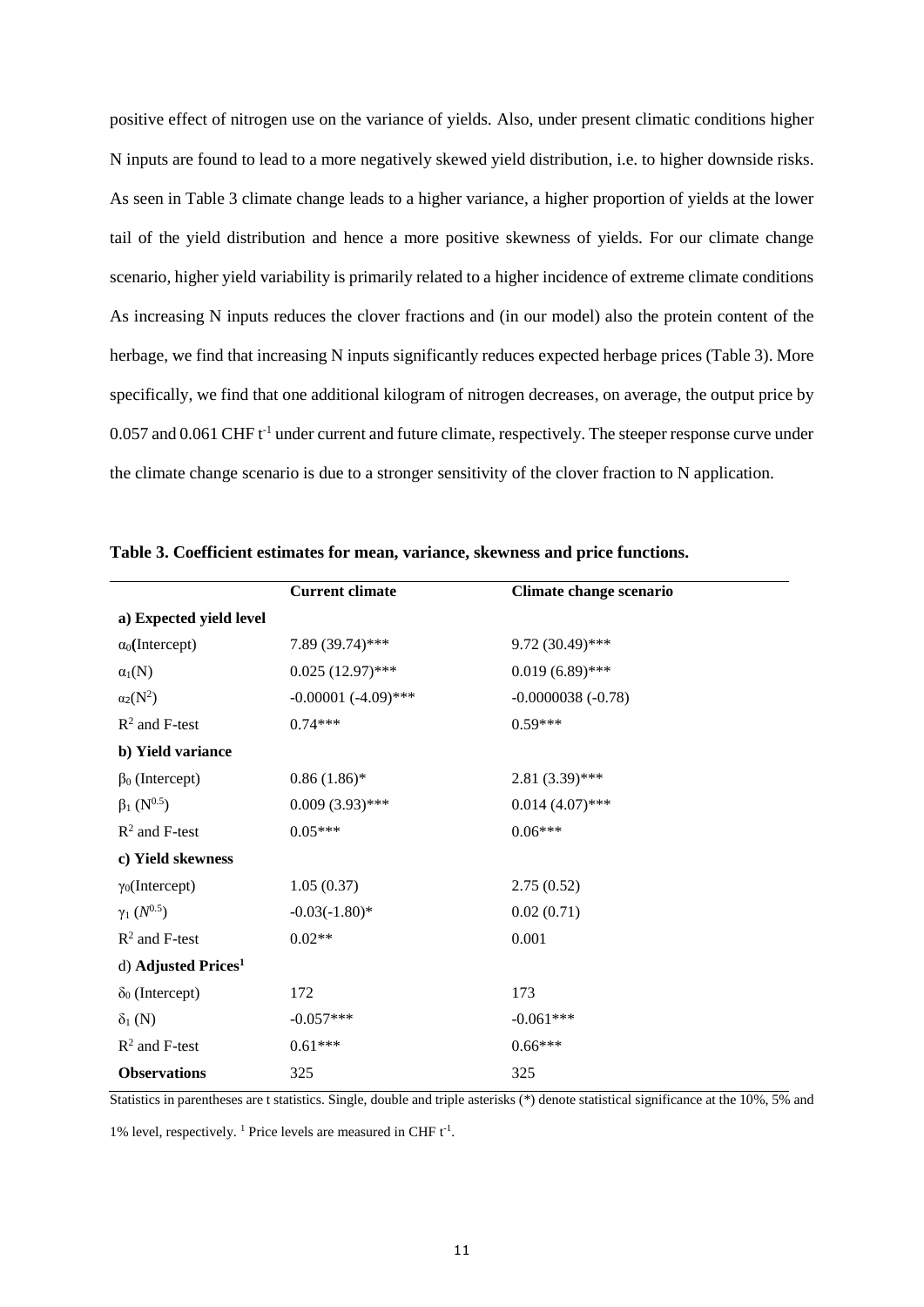Results of the economic optimization are presented in Table 4. Because increasing N inputs is associated with higher yield variability, we find a sharp reduction of optimal N application levels for increasing levels of risk aversion. Accounting for fodder quality, optimal annual N applications under current climatic conditions are found to range between 170 kg ha<sup>-1</sup> for risk averse decision makers ( $\tau$  = 3) and 199 kg ha<sup>-1</sup> for risk neutral decision makers ( $\tau$  = 0). For Switzerland, these results are in good agreement with the recommended application (Walther et al. 1994) and observed yield levels (12 to 14.5 t ha<sup>-1</sup>) match observations made in intensive grassland production (AGRIDEA 2010, AGRIDEA and FIBL, 2010).

In contrast, solutions of the of the optimization problem disregarding quality aspects (right panel of Table 4), indicate optimal N-applications and yield levels that are inconsistent with the empirical data. This suggests that accounting for quality aspects in calculating returns from grassland production is necessary to obtain a representation of management decisions that matches the present situation in Swiss agriculture (Finger et al 2010). Relative changes in optimal N inputs due to risk aversion, however, are similar for both approaches, i.e. with and without quality consideration.

|                                          |                                        | With quality adjusted prices                   |                                                      | Without quality adjusted prices        |                                                |                                        |
|------------------------------------------|----------------------------------------|------------------------------------------------|------------------------------------------------------|----------------------------------------|------------------------------------------------|----------------------------------------|
| Scenario on climate and<br>risk aversion | <b>Nitrogen</b><br>[ $kg \, ha^{-1}$ ] | <b>Certainty</b><br>Equivalent<br>$[CHF ha-1]$ | <b>Expected</b><br>Yield [t]<br>$\mathbf{ha}^{-1}$ ] | <b>Nitrogen</b><br>[ $kg \, ha^{-1}$ ] | <b>Certainty</b><br>Equivalent<br>$[CHF ha-1]$ | <b>Expected</b><br>Yield [t<br>$\ln 1$ |
| <b>Current climate</b>                   |                                        |                                                |                                                      |                                        |                                                |                                        |
| Risk neutral: $\tau = 0$                 | 199                                    | 1878                                           | 12.30                                                | 355                                    | 1929                                           | 14.98                                  |
| Risk averse: $\tau = 1$                  | 191                                    | 1859                                           | 12.14                                                | 340                                    | 1900                                           | 14.75                                  |
| Risk averse: $\tau = 2$                  | 181                                    | 1838                                           | 11.94                                                | 323                                    | 1869                                           | 14.48                                  |
| Risk averse: $\tau = 3$                  | 170                                    | 1817                                           | 11.72                                                | 305                                    | 1837                                           | 14.19                                  |
| Climate change scenario                  |                                        |                                                |                                                      |                                        |                                                |                                        |
| Risk neutral: $\tau = 0$                 | 100                                    | 2086                                           | 11.62                                                | 575                                    | 2142                                           | 19.61                                  |
| Risk averse: $\tau = 1$                  | 81                                     | 2060                                           | 11.27                                                | 513                                    | 2084                                           | 18.66                                  |
| Risk averse: $\tau = 2$                  | 62                                     | 2037                                           | 10.91                                                | 457                                    | 2034                                           | 17.79                                  |
| Risk averse: $\tau = 3$                  | 44                                     | 2017                                           | 10.57                                                | 406                                    | 1991                                           | 16.96                                  |

**Table 4. Optimal Production Patterns in Present and Future Climate.**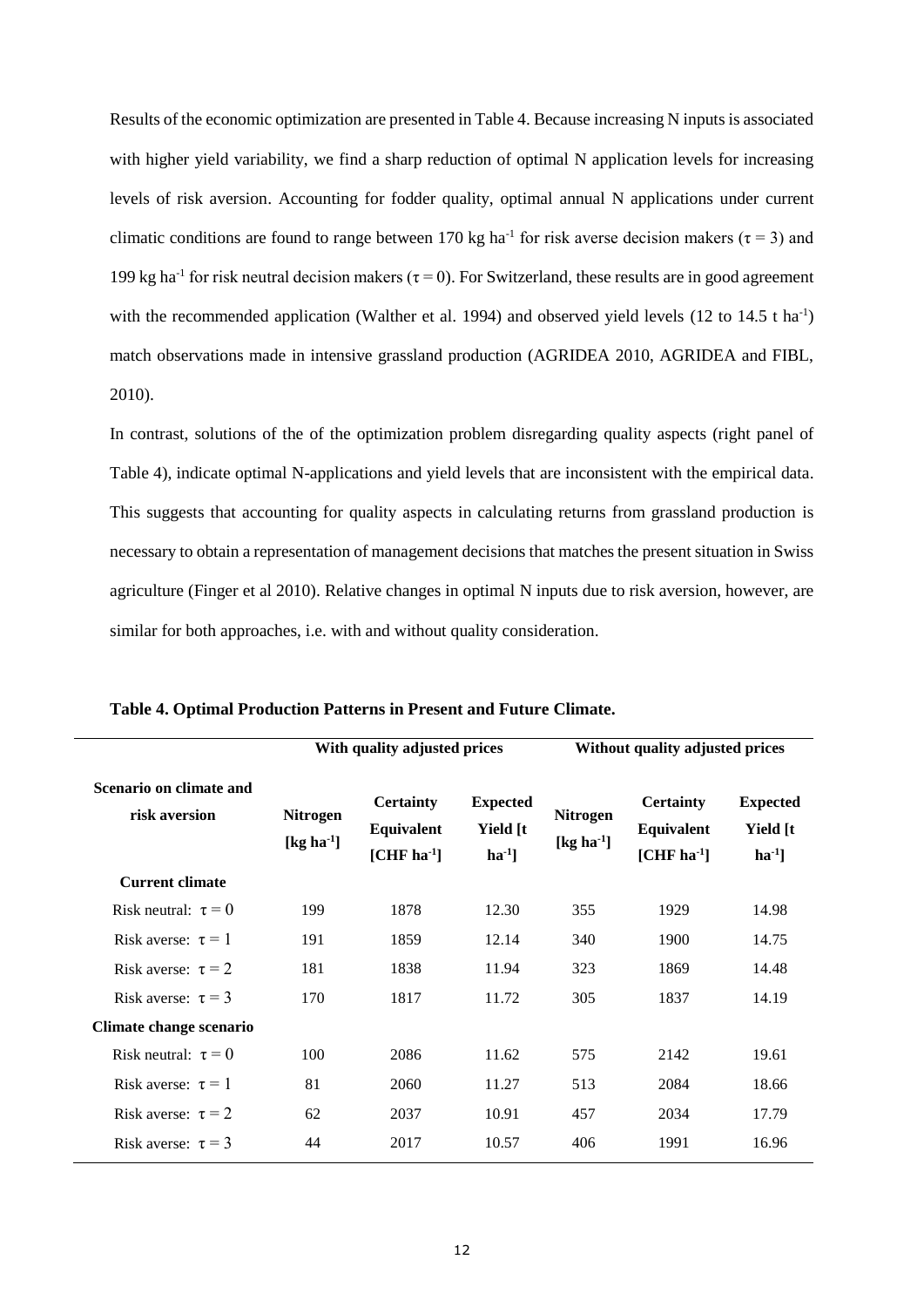Solutions of the optimization problem obtained on account of the climate change scenario (lower part of Tab. 4) disclose lower optimal N levels than found under present conditions if herbage prices are allowed to vary depending on yield quality. In fact, under future climatic conditions increasing N inputs have a stronger impact on clover fraction than under current conditions (Table 3), leading to a more substantial reduction of the quality adjusted prices. Also, comparing the results for the current climate and those for the climate change scenario, we find that risk aversion has a stronger impact on optimal levels of nitrogen use in the latter case. For instance, with  $\tau = 3$  the reduction of N-use is of about 56% under climate change, as compared to 15% under current climatic conditions.

Disregarding quality aspects, however, leads to different results. Due to the higher productivity and stronger yield responses to nitrogen application, optimal N-levels are substantially higher (e.g. 575 kg/ha for a risk neutral decision maker) under future than under present-day climatic conditions, implying that under the assumption of fixed herbage prices intensification of the production could represent a viable adaptation option.

In summary, our results show that accounting for yield quality in evaluating optimal options for adaptation to climate change may shift the overall strategy from intensification to extensification. This finding is in line with earlier research revealing that magnitude and even sign of climate change impacts can considerably differ depending on the scope of the analysis, with repercussions for the choice of adaptation options (e.g. Falloon and Betts 2010, Reidsma *et al.* 2009).

#### **Limitations**

We model optimal management in grassland production using a static approach in which optimal Napplication rates are derived at the annual level and the number of cuts is pre-defined. In reality, farmers have the flexibility to adjust fertilization and cutting frequency depending on the current state of the sward and weather conditions. For instance, in Switzerland reducing fertilization intensity and cutting frequency is one of the common strategy adopted by farmers for cope with drought. The static modelling approach used here is not able to capture this flexibility, as opposed to so-called state-contingent approaches (e.g. Adamson et al. 2007). In this sense, our goal was to show with an illustrative example the sensitivity of optimal solution to the definition of the decision problem in bio-economic models.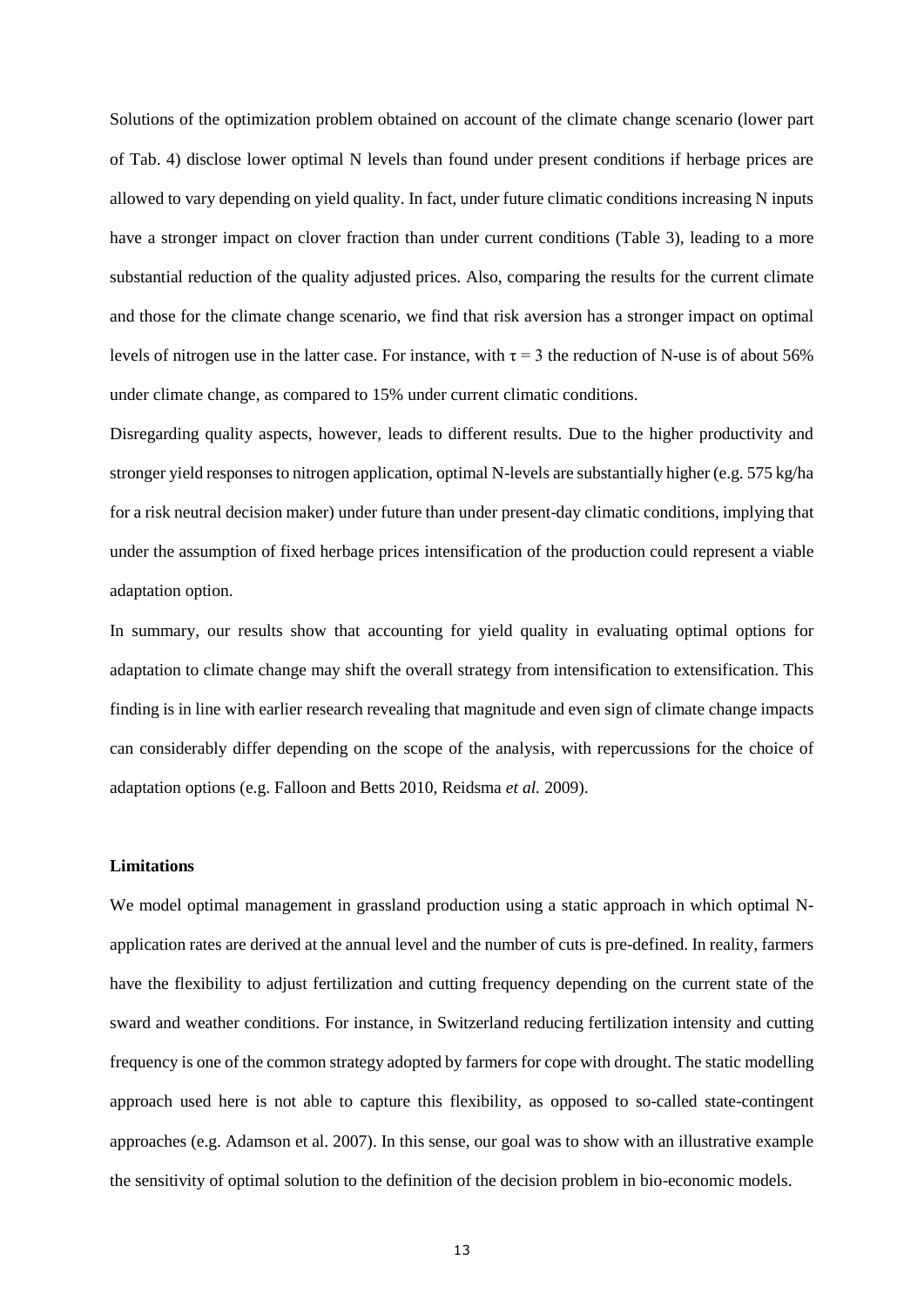Another limitation of the current setup is that it does not account for the on-farm use of grassland production but assumes grass to be sold as hay. Even though there are viable markets for hay and other grass silage, in Switzerland the direct on-farm use for feeding animals is much more important in practice. Integration of subsequent steps of on-farm use in the analysis framework would hence be necessary to better capture the context in which farmers actually operate (see e.g. Briner and Finger 2013). In addition, it should be pointed out that changes in risk preferences and environmental conditions could eventually lead to smaller changes in optimal management practices, which clearly has implications for adaptation.

Although we stressed the importance of considering herbage quality in the evaluation of optimal management strategies, in interpreting our results it is important to bear in mind that the grassland model PROGRASS does not include the full range of factors affecting herbage quality. Apart from fertilization, the botanical composition of the sward and herbage quality are affected for instance by over-seeding, adjustments of cutting schedules or, in the case of pastures, grazing intensity. A further drawback is that the model does not offer options for simulating weeds and weed control, which are important in relation to drought (Finger et al. 2013) and could play a more distinct role in the future

The implications of climate change were examined with only one scenario. Even though this scenario is in line with the range of shifts disclosed by a comprehensive assessment of climate change projections for Switzerland (CH2011, 2011), the use of a single realization is clearly insufficient to develop robust assessments. In this respect, the question of the minimal sample size required for estimating the statistical moment of the yield distribution is also of central importance. For our analysis we used 25 years of data for each of the fertilization scenarios. While, this is probably sufficient to estimate yield variance, it is not sufficient to model the skewness of the yield distribution (Lehmann *et al.* 2013).

#### **Summary and conclusions**

We found that under current climatic conditions nitrogen fertilization increases grassland productivity but also leads to a higher variance and a more negative skewness of yields, i.e. increased downside risks. Therefore, risk aversion implies lower optimal N inputs because the input is risk increasing. As an example, our analysis indicates that allowing for a moderate risk aversion in solving the optimization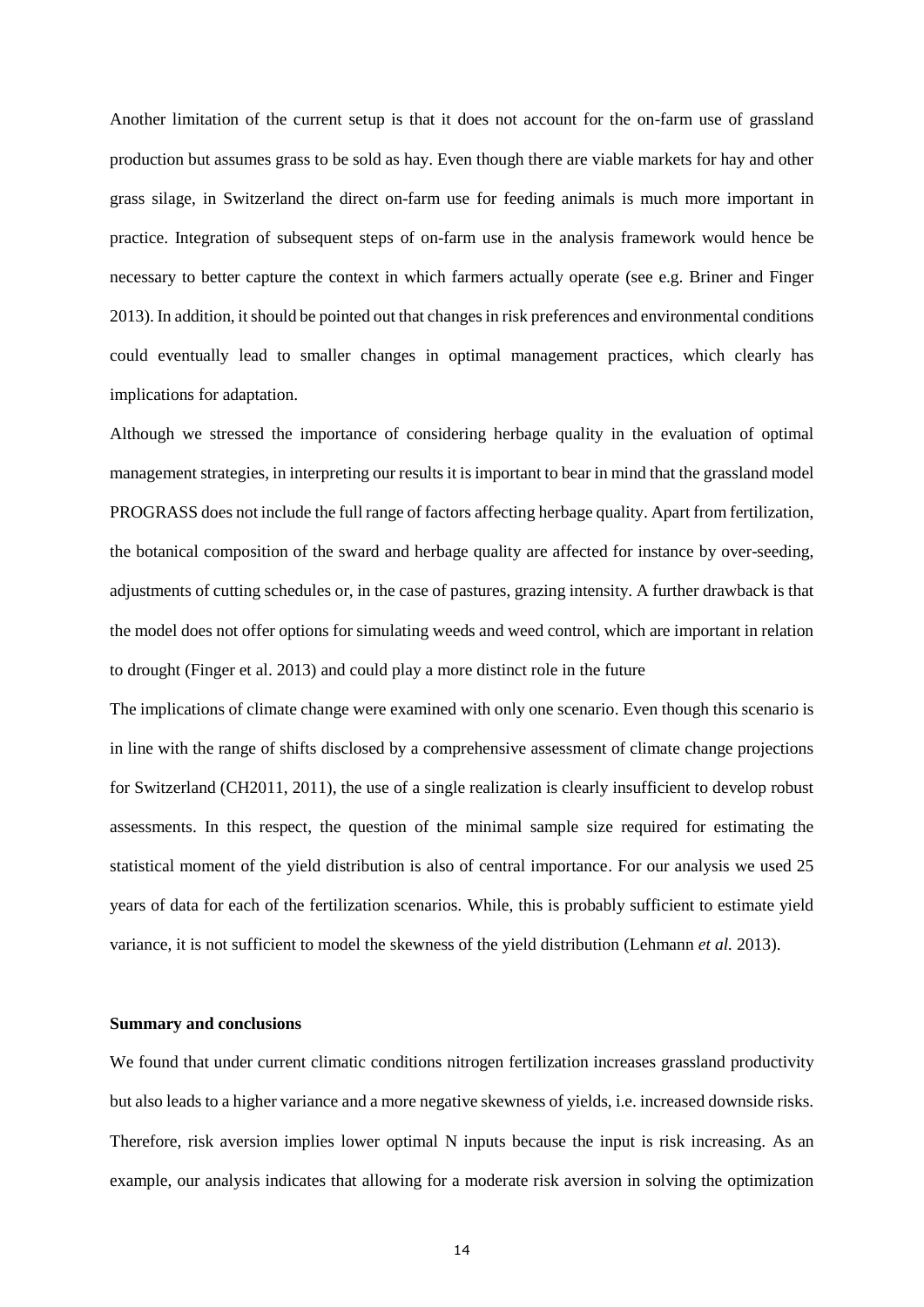problem would results in a 15% reduction in optimal N application rates. This suggests that accounting for risks in bio-economic models is necessary to achieve a realistic representation of farmers' behaviour in bio-economic models. Likewise, we found that accounting for quality differences in grassland yields by using quality adjusted price levels resulted in optimal nitrogen rates that more closely matches actual data than if herbage prices are kept fixed.

Our results show that climate change, *ceteris paribus*, leads to higher grassland yields but also to substantially higher yield variability. Without consideration of herbage quality, higher yield levels under climate change prompt higher N inputs to exploit this potential. Yet optimal nitrogen rates are smaller than under current climate if quality aspects are taken into account. Under climate change, N inputs are further reduced by up to 60% when accounting for the risk aversion of farmers. The increasing relevance of risk considerations in the scenario is understandable in view of the higher production risks called upon by the climate change scenario adopted for the present analysis.

In summary, adaptation responses may depend critically on risk preferences as well as on the consideration of yield quality, suggesting that conclusions on climate change impacts and adaptation are sensitive to the preferences of farmers. Thus, recommendations on adaptation strategies should account for differences among farmers with respect to their goal functions.

## **Acknowledgments**

The authors thank the Swiss Federal Office for Meteorology and Climatology for providing access to its data, Patrick Lazzarotto for data simulation and an anonymous reviewer for helpful comments and suggestions. Climate scenarios were obtained from PRUDENCE, a project funded by the EU through contract EVK2-CT2001-00132.

## **References**

Adamson D, Mallawaarachchi T, Quiggin J (2007) Water use and salinity in the Murray– Darling Basin: A state-contingent model. *Australian Journal of Agricultural and Resource Economics* **51**, 263-281.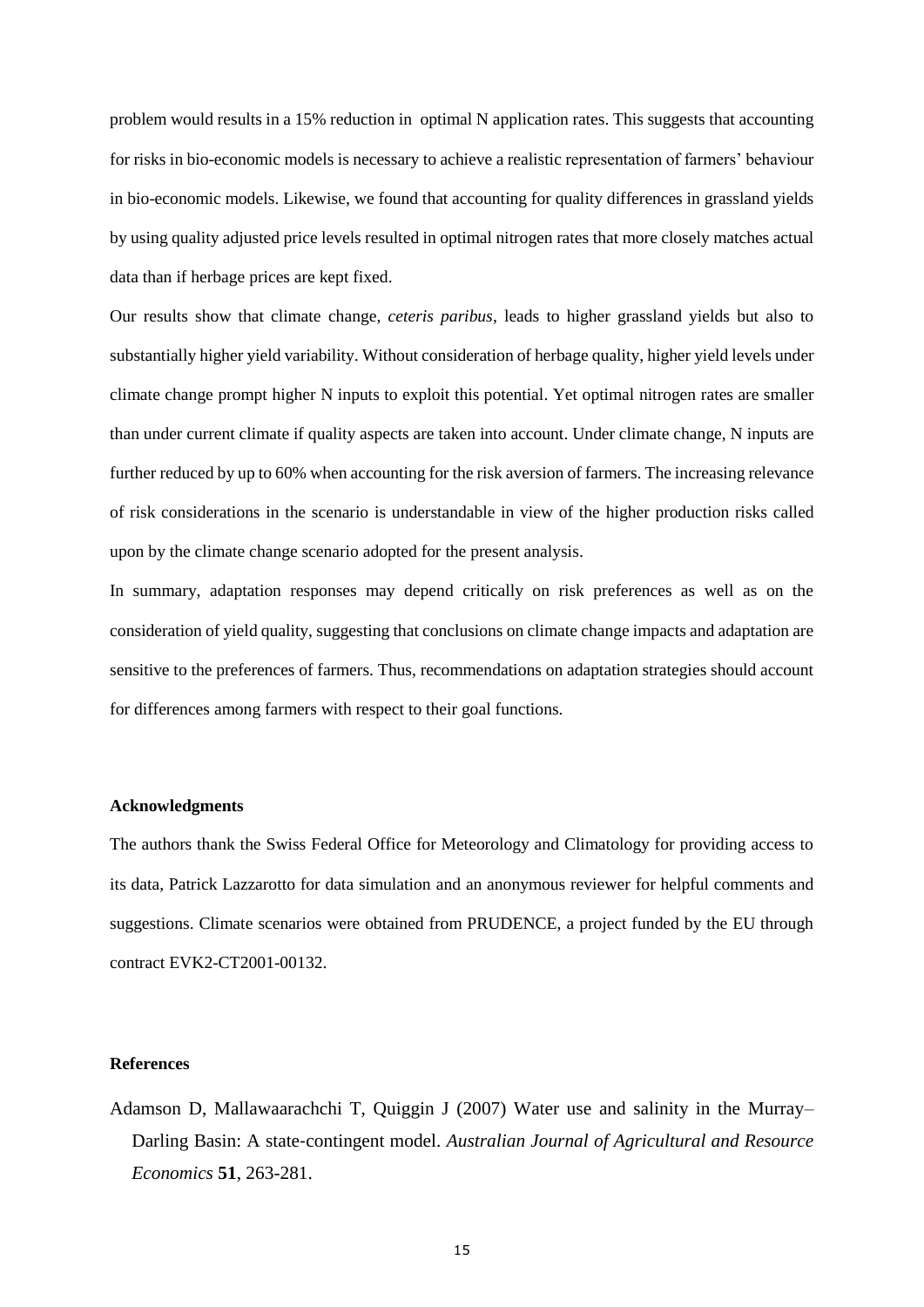- AGRIDEA (2010) Düngungsplanung im Acker und Futterbau. Swiss Association for the Development of Rural Areas (AGRIDEA), Lindau (Switzerland).
- AGRIDEA, FiBL (2010) Deckungsbeiträge, 2010. Swiss Association for the Development of Rural Areas (AGRIDEA) and Research Institute for Organic Agriculture (FiBL), Lindau and Frick (Switzerland).
- Agrigate (2012) Internet database *agrigate.ch* (accessed 27.11.2012) operated by the Swiss Farmers' Union (SBV) and the Swiss Association for the Development of Agriculture and Rural Areas (AGRIDEA).
- Antle JM (1983) Testing the Stochastic Structure of Production: A Flexible Moment-Based Approach. *Journal of Business & Economic Statistics* **1**,192–201.
- Berentsen PBM, Giesen GWJ, Renkema JA (2000) Introduction of seasonal and spatial specification to gras production and grassland use in a dairy farm model. *Grass and Forage Science* **55**, 125–137.
- Bindi M, Olesen JE (2011) The responses of agriculture in Europe to climate change. *Regional Environmental Change* **11**, 151–158.
- Bracher A, Böhlen M, Cafagna F, Taliun A (2013). Graphical analysis of spatio-temporal patterns in forage quality. 22nd International Grassland Congress, 15-19 September 2013, Sydney, Australia.
- Briner S, Finger R (2013) Impact of the milk quota system on the suitability of risk management strategies in Swiss farm households. *Journal of Dairy Science* **96**, 2234–2246.
- Briner S, Hartmann M, Finger R, Lehmann B (2012) Greenhouse gas mitigation and offset options for suckler cow farms: an economic comparison for the Swiss case. *Mitigation and Adaptation Strategies for Global Change* **17**, 337-355.
- Buchgraber K (2009) Protein aus Feldfutter. *Der fortschritliche Landwirt* **8/2009**, 24-25.
- Calanca P (2007) Climate change and drought occurrence in the Alpine region: how severe are becoming the extremes? *Global and Planetary Change* **57**, 151–160.
- CH2011 (2011) Swiss Climate Change Scenarios CH2011, published by C2SM, MeteoSwiss, ETH, NCCR Climate, and OcCC, Zurich, Switzerland, 88 pp.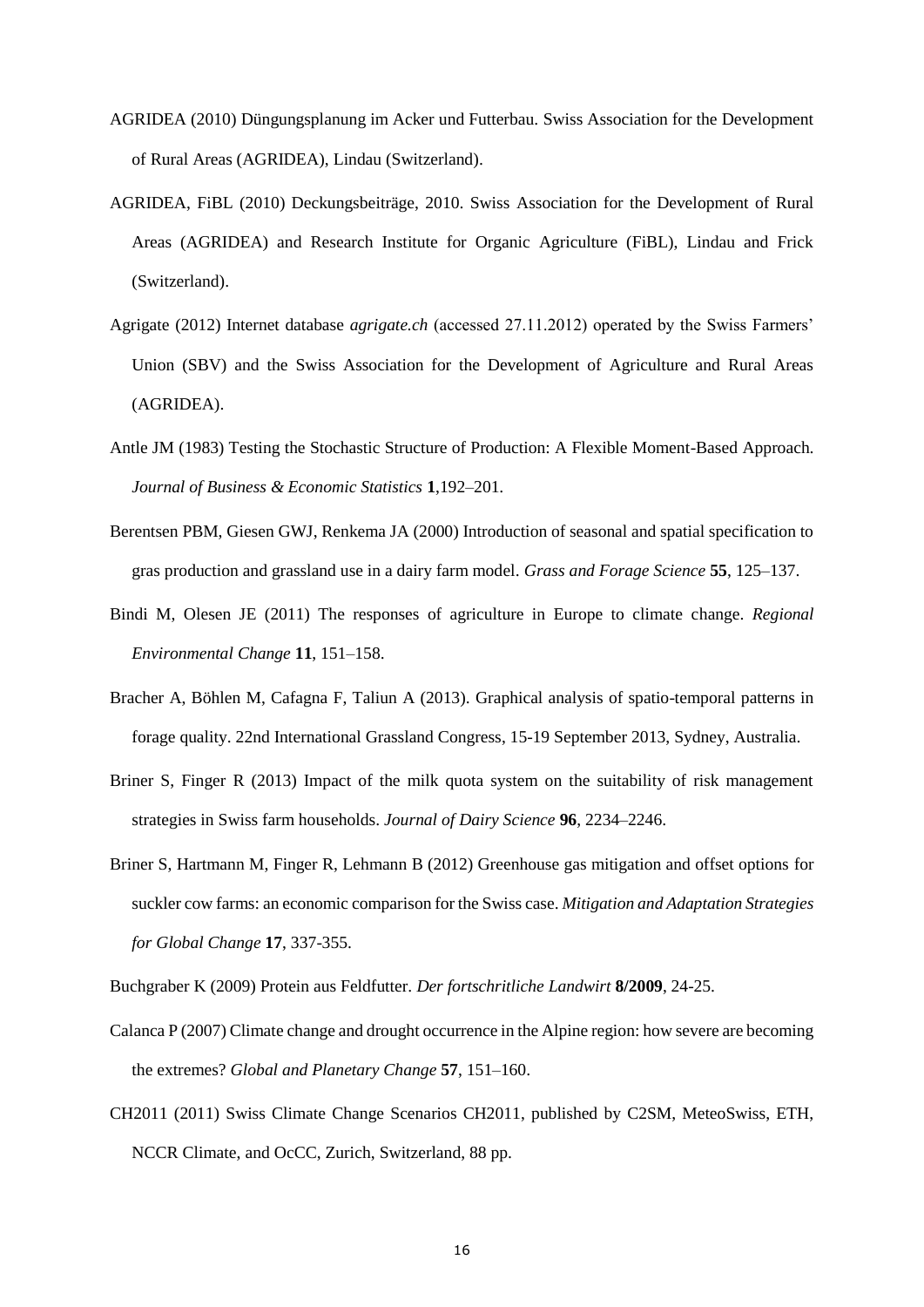- Chavas JP, Posner JL, Hedtcke JL (2009) Organic and Conventional Production Systems in the Wisconsin Integrated Cropping Systems Trial: II. Economic and Risk Analysis 1993–2006. *Agronomy Journal* **101**, 288-295*.*
- Di Falco S, Chavas JP (2009) On Crop Biodiversity, Risk Exposure and Food Security in the Highlands of Ethiopia. *American Journal of Agricultural Economics* **91**, 599–611.
- Falloon P, Betts R (2010) Climate impacts on European agriculture and water management in the context of adaptation and mitigation – the importance of and integrated approach. *Science of the Total Environment* **408**, 5667–5687.
- Finger R (2013) Expanding risk consideration in integrated models the role of downside risk aversion in irrigation decisions. *Environmental Modelling & Software* **43**, 169-172.
- Finger R, Lazzarotto P, Calanca P (2010) Bio-economic assessment of climate change impacts on managed grassland production. *Agricultural Systems* **103**, 666-674.
- Finger R, Calanca P (2011) Risk Management Strategies to Cope with Climate Change in Grassland Production: An Illustrative Case Study for the Swiss Plateau. *Regional Environmental Change* **11**, 935-949.
- Finger R, Gilgen A, Prechsl U, Buchmann N (2013) An economic assessment of drought effects on three grassland systems in Switzerland. *Regional Environmental Change* **13**, 365-374.

Frame J, Newbould P (1986) Agronomy of white clover. *Advances in Agronomy* **40**, 1-88.

- Hebeisen T, Lüscher A, Zanetti S, Fischer BU, Hartwig UA, Frehner M, Hendrey GR, Blum H, Nösberger J (1997) Growth response of *Trifolium repens* L. and *Lolium perenne* L. as monocultures and bi-species mixture to free air  $CO<sub>2</sub>$  enrichment and management. *Global Change Biology* 3, 149– 160.
- Herrero M, Fawcett RH, Dent JB (1999) Bio-economic evaluation of dairy farm management scenarios using integrated simulation and multiple-criteria models. *Agricultural Systems* **62**, 169–188.
- Holden ST, Shiferaw B (2004) Land degradation, drought and food security: A bio-economic model with market imperfections. *Agricultural Economics* **30**, 31–49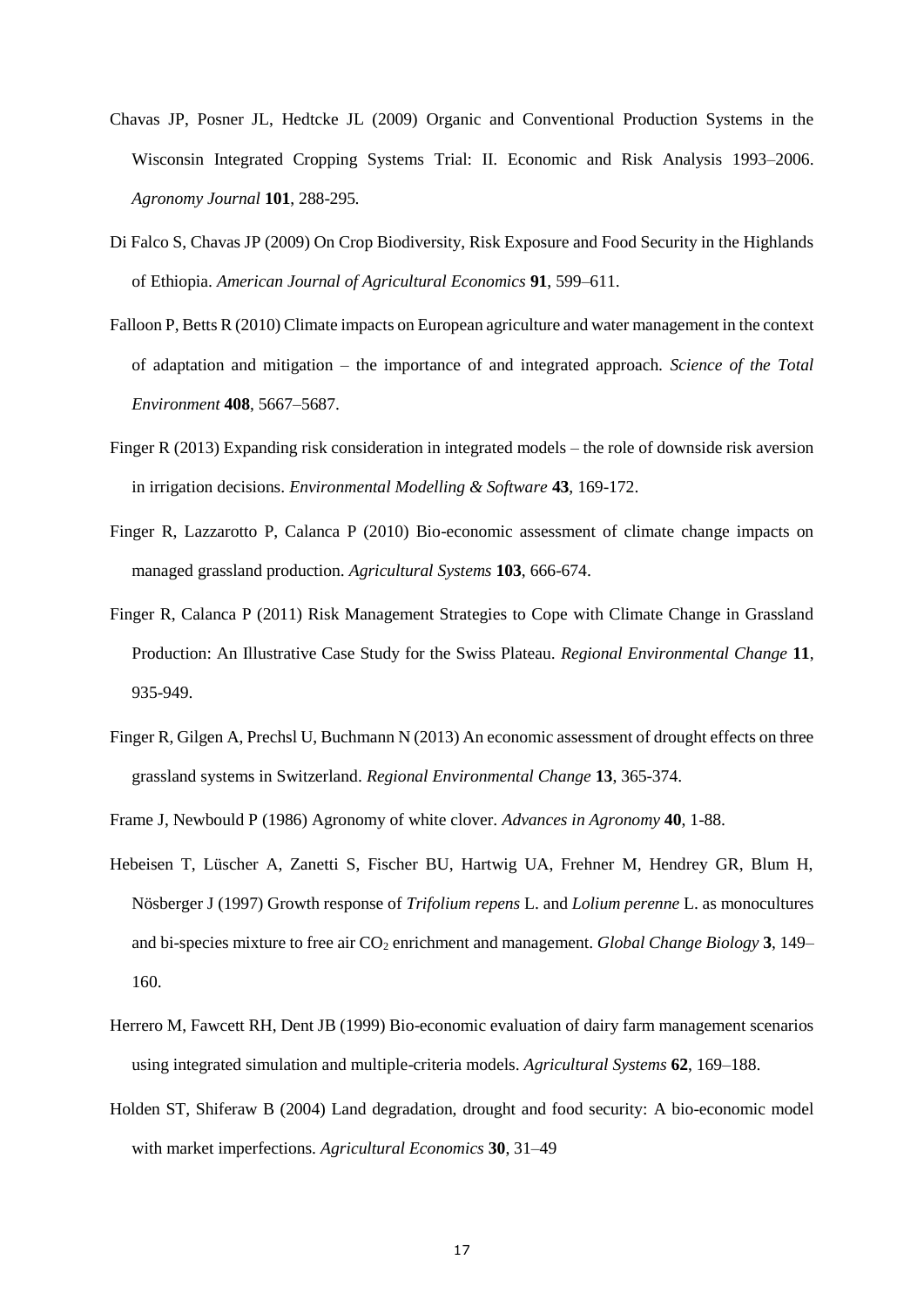- Holden ST, Shiferaw B, Pender J (2004) Non-farm income, household welfare, and sustainable land management in a less-favored area in the Ethiopian highlands. *Food Policy* **19**, 369–392
- Janssen S, Louhichi K, Kanellopoulos A, Zander P, Flichman G, Hengsdijk H, Meuter E, Andersen E, Belhouchette H, Blanco M, Borkowski N, Heckelei T, Hecker M, Li H, Oude Lansink A, Stokstad G, Thorne P, van Keulen H, van Ittersum M (2010) A Generic Bio-Economic Farm Model for Environmental and Economic Assessment of Agricultural Systems. *Environmental Management* **46**, 862-877.
- Koundouri P, Nauges C, Tzouvelekas V (2006) Technology adoption under production uncertainty: theory and application to irrigation technology. *American Journal of Agricultural Economics* **88**, 657–670.
- Lazzarotto P, Calanca P, Fuhrer J (2009) Dynamics of grass-clover mixtures—an analysis of the response to management with the PROductive GRASsland Simulator (PROGRASS). *Ecological Modeling* **220**, 703–724.
- Lazzarotto P, Calanca P, Semenov M, Fuhrer J (2010) Transient responses to increasing CO2 and climate change in an unfertilized grass-clover sward. *Climate Research* **41**, 221-232.
- Lehmann J, Zihlmann U, Briner HU (1981) Überlegungen zum Klee-Gras-Anbau. *Schweizerische Landwirtschaftliche Monatshefte* **59**, 365–378.
- Lehmann N, Finger R, Klein T, Calanca P (2013) Sample size requirements for assessing statistical moments of simulated crop yield distributions. *Agriculture* **3**, 210-220.
- Louhichi K, Kanellopoulos A, Janssen S, Flichman G, Blanco M, Hengsdijk H, Heckelei T, Berentsen P, Oude Lansink A, Van Ittersum MK (2010) FSSIM, a bio-economic farm model for simulating the response of EU farming systems to agricultural and environmental policies. *Agricultural Systems* **103**, 585–597.
- Moschini G, Hennessy DA (2000) Uncertainty, Risk Aversion and Risk Management for Agricultural Producers. In 'Handbook of Agricultural Economics'. (Eds B Gardner, G Rausser) pp. 88-153 (Elsevier Science Publishers: Amsterdam)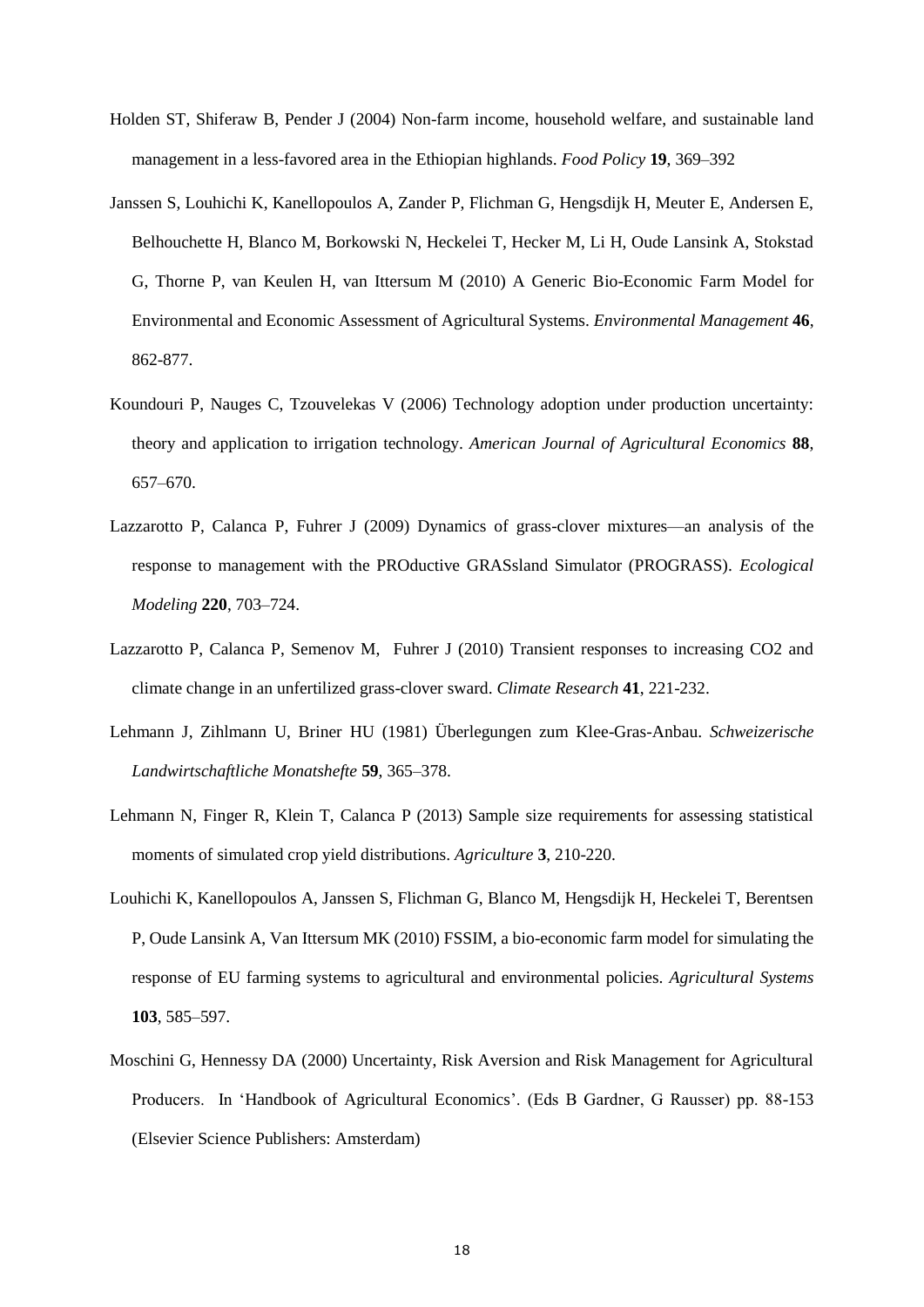- Nakicenovic N, Swart R (2000) Special Report on Emission Scenarios (Cambridge University Press: Cambridge)
- Nevens F, Rehuel D (2003) Effects of cutting or grazing grass wards on herbage yield, nitrogen uptake and residual soil nitrate at different levels of N fertilization. *Grass and Forage Science* **58**, 431–449.
- Olesen JE, Bindi M (2002) Consequences of climate change for European agricultural productivity, land use and policy. *European Journal of Agronomy* **16**, 239–262.
- Peters DPC (2011) Grassland simulation models: A synthesis of current models and future challenges. In 'Handbook of Ecological Models Used in Ecosystem and Environmental Management'. p. 175- 201 (Baco Raton: FL).
- Reidsma P, Ewert F, Oude Lansink A, Leemans R (2009) Vulnerability and adaptation of European farmers: a multi-level analysis of yield and income responses to climate variability. *Regional Environmental Change* **9**, 25-40.
- SBV (2011) Statistische Erhebungen und Schätzungen über Landwirtschaft und Ernährung. Schweizer Bauernverband (SBV, Swiss Farmers' Union), Brugg, Switzerland.
- Schapendonk AHCM, Stol W, van Kraalingen DWG, Bouman BAM (1998) LINGRA, a sink/source model to simulate grassland productivity in Europe. *European Journal of Agronomy* **9**, 87–100.
- Semenov MA, Brooks RJ, Barrow EM, Richardson CW (1998) Comparison of the WGEN and LARS-WG stochastic weather generators in diverse climates. *Climate Research* **10**, 95–107.
- Soussana JF, Lüscher A (2007) Temperate grasslands and global atmospheric change: a review. *Grass and Forage Science* **62**, 127–134.
- Soussana JF, Maire V, Gross N, Bachelet B, Pagès L, Martin R, Hill D, Wirth C (2012) Gemini: A grassland model simulating the role of plant traits for community dynamics and ecosystem functioning. Parameterization and evaluation. *Ecological Modelling* **231**, 134– 145.
- Torkamani J, Shajari S (2008) Adoption of new irrigation technology under production risk. *Water Resource Management* **2**, 229-237.
- Torell LA, Murugan S, Ramirez OA (2010) Economics of Flexible Versus Conservative Stocking Strategies to Manage Climate Variability Risk. *Rangeland Ecology & Management* **63**, 415–425.